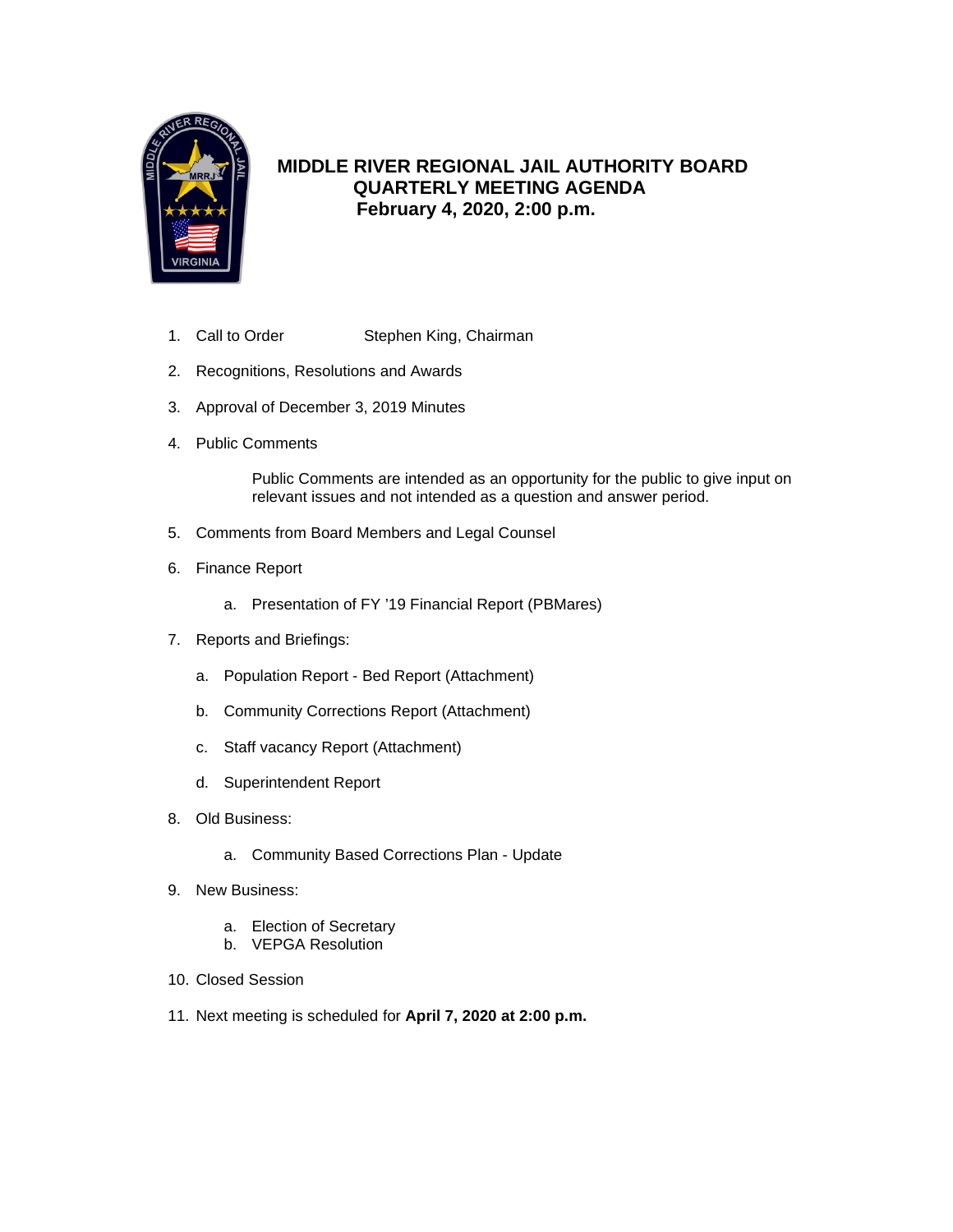

# **MIDDLE RIVER REGIONAL JAIL**

**Serving Staunton, Waynesboro, Harrisonburg and the Counties of Augusta and Rockingham**

**December 3, 2019 2:00 p.m.**

Augusta County Government Center 18 Government Center Lane Verona Virginia 24482

#### **1. CALL TO ORDER**

Upon determination of a quorum, Mr. Fitzgerald, Chairman, called the December 3, 2019 Middle River Regional Jail Authority Board meeting to order at 2:00 p.m.

#### **Members Present:**

 Timothy Fitzgerald, Augusta County Administrator (Chairman) Stephen King, Rockingham County Administrator (Vice Chairman) Steven Rosenberg, Staunton City Manager Eric Campbell, Harrisonburg City Manager Michael G. Hamp, Waynesboro City Manager Jennifer Whetzel, Augusta Assistant County Administrator Cameron McCormick, Waynesboro City Finance Director Phillip Trayer, Staunton City Finance Director Patricia Davidson, Rockingham County Finance Director Larry Propst, Harrisonburg City Finance Director Eric English, Harrisonburg Police Chief Donald Smith, Augusta County Sheriff Bryan Hutcheson, Rockingham County Sheriff Matt Robertson, Staunton City Sheriff

**Members Absent:**

Joe Harris, Waynesboro City Sheriff

#### **Facility Staff:**

 Jeffery Newton, CJM, Superintendent, Middle River Regional Jail Eric Young, Director of Operations, Middle River Regional Jail Lori Nicholson, Director of Support Services, Middle River Regional Jail Jeannie Colvin, Finance Director, Middle River Regional Jail Tina Reed, Recorder, Middle River Regional Jail

#### **Others Present:**

 Jeff Gore, Legal Counsel, Middle River Regional Jail Authority Faye McCauley, Legal Liaison, Middle River Regional Jail Captain Jimmy L. Wimer, Rockingham County Tony Bell, Moseley Architects Misty Cook, Finance Director, Augusta County Dave Pastors, MH Criminal Justice Planner Peter Boatner, Attorney G. Tony Heflin, Captain, Middle River Regional Jail Leslie Powell, Captain, Middle River Regional Jail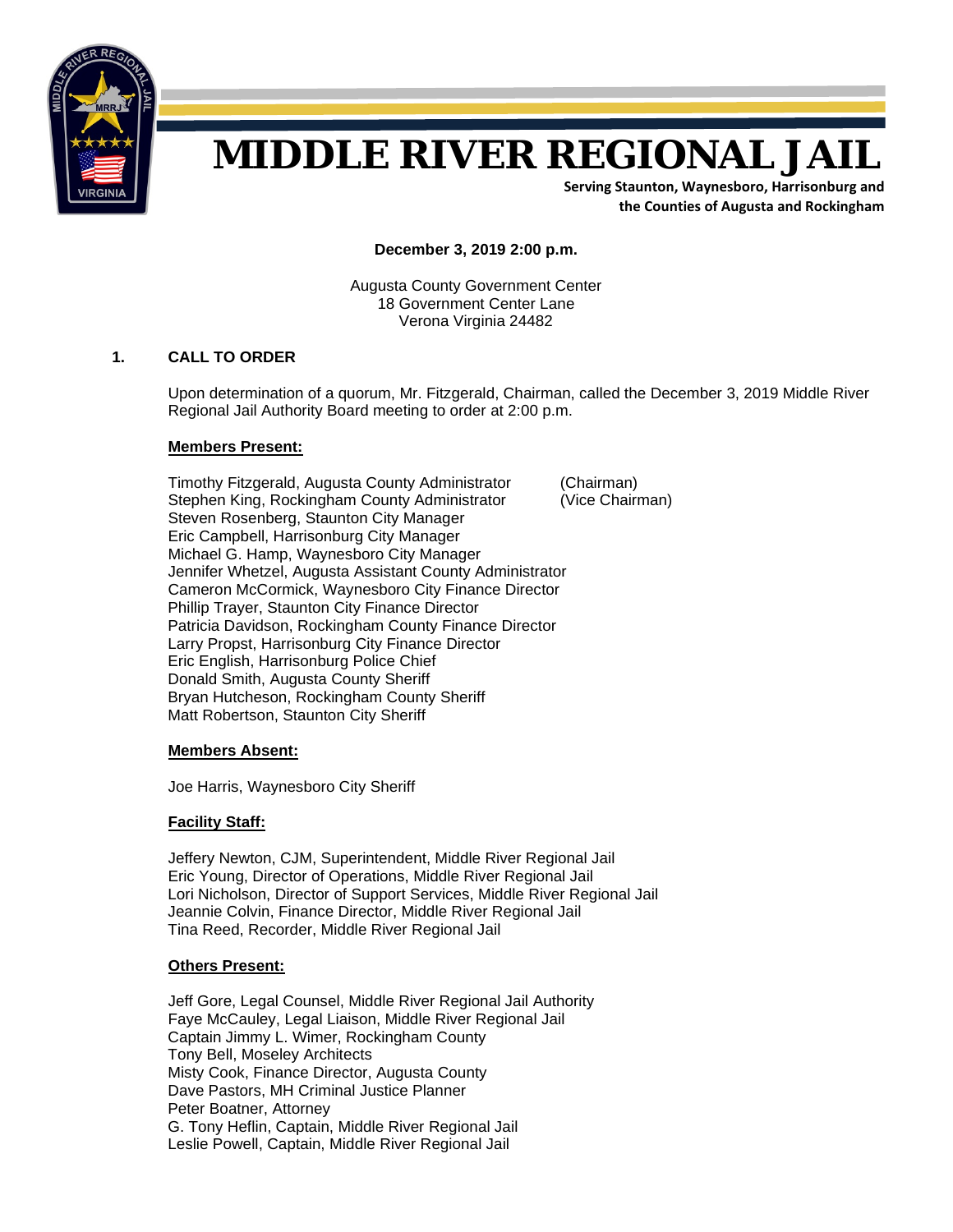### **2. RECOGNITIONS, RESOLUTIONS, AWARDS, AND RETIREMENTS**

Mr. Newton introduced Captain Tony Heflin, Chief of Support Services and Captain Leslie Powell, Chief of Security. Both were recently promoted and have shown themselves to be strong leaders.

### **3. APPROVAL OF MINUTES**

Mr. Hamp made a motion to approve the minutes from the October 15, 2019 and November 19, 2019 meetings. Ms. Whetzel seconded the motion. Approval was **unanimous.**

### **4. CITIZEN COMMENTS AND COMMUNICATIONS**

There were no public comments.

### **5. COMMENTS FROM BOARD MEMBERS OR LEGAL COUNSEL**

There were no Board or Legal Counsel comments.

### **6. FINANCE REPORT**

Ms. Colvin reviewed the finance report with the Board. FY '19 audit has been completed. PB Mares will present at the February meeting. Preparing a resolution for VEPGA. Will present at February meeting. A Finance Committee meeting has been scheduled for December 17, 2019 to discuss FY '20 budget.

### **7. REPORTS AND BRIEFING**

Major Young reviewed the following reports:

- **a. Population Report** As of December 3, 2019, there is a total of 904 offenders being housed at MRRJ.
- **b. Community Corrections Report –** Reviewed and discussed. Mr. King would like to review statistics regarding future employment for offenders in the program.
- **c. Staff Vacancy Report** Reviewed.
- **d. Superintendent's Report** 
	- Finance Committee meetings will be announced and minutes maintained moving forward.
	- As part of our continuing effort to establish a more efficient organizational structure MRRJ will begin straight shifts January 19, 2020.
	- MRRJ will begin implementing a new daily schedule for offenders. The new schedule will assist with getting offenders out of their cells more often.
	- Lieutenant interviews will be held tomorrow.
	- Therapy Dog Program had been imitated. The program is in infancy stage; however, there are signs that the program will be an asset.
	- Peer Support Training is being implemented. The first group of staff attended training in November. Peer Support is another method to engage staff and encourage staff wellness.

### **8. OLD BUSINESS**

a. **Community Based Corrections Plan Update** –Tony Bell (Moseley Architects) reviewed the Community Based Corrections Plan (CBCP) options and was available for further questions. He advised the Board that all three options do include the renovations needed to the core facility. The CBCP will need to be submitted to the Board of Corrections by December 31, 2019 in order to have the plan considered by legislators in 2021. After discussion Mr. Trayer made a motion to submit a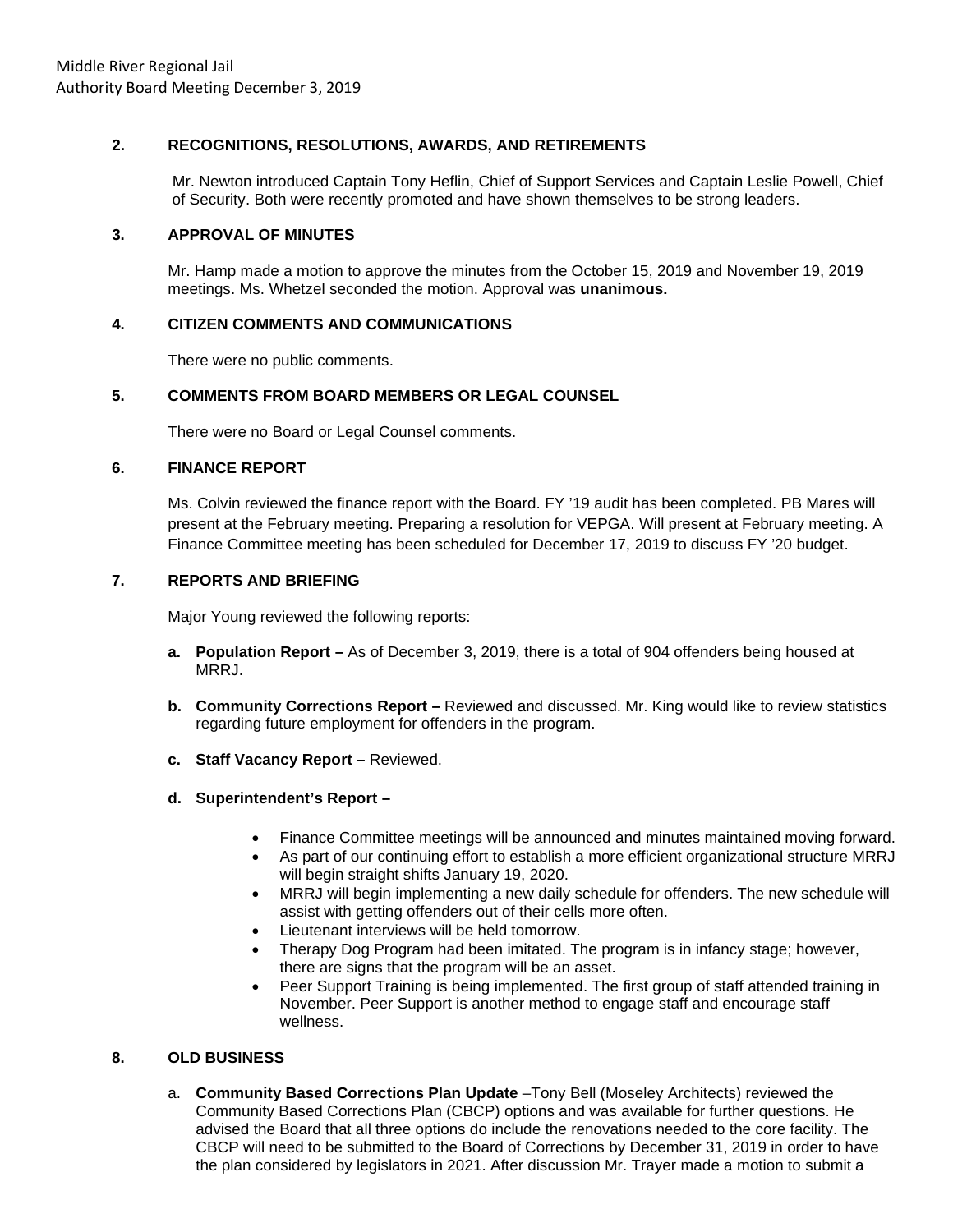CBCP with option "Plan A" to the Board of Corrections. Mr. Hamp seconded the motion. There were 13 affirmative votes. There was one dissenting vote.

#### 9. **NEW BUSINESS**

a. Election of Officers-Ms. Whetzel made a motion that Stephen King serve the next 2 years as Chairman. Mr. Rosenberg seconded the motion. Approval was unanimous.

Mr. Trayer made a motion that Mr. Rosenberg serve as Vice-Chairman. Ms. Whetzel seconded the motion. Approval was unanimous.

Mr. Campbell made a motion that Ms. Reed serve as Secretary. Mr. King seconded the motion. Approval was unanimous. Subsequently it was noted that a Board member would need to serve as the Secretary. Ms. Reed can serve as Recorder.

b. Board Meeting Schedule - The 2020 Board meeting schedule will be sent to all Board members. Mr. Rosenberg made a motion to accept the 2020 calendar. Mr. Campbell seconded the motion. Approval was unanimous.

#### **ADJOURNMENT** 10.

With no additional business before the Authority Board, the meeting was adjourned.

The next Authority Board meeting is scheduled for December 3, 2019 at 2:45 p.m.

Location: Augusta County Government Center Smith Board Room West.

Stephen King, Chairman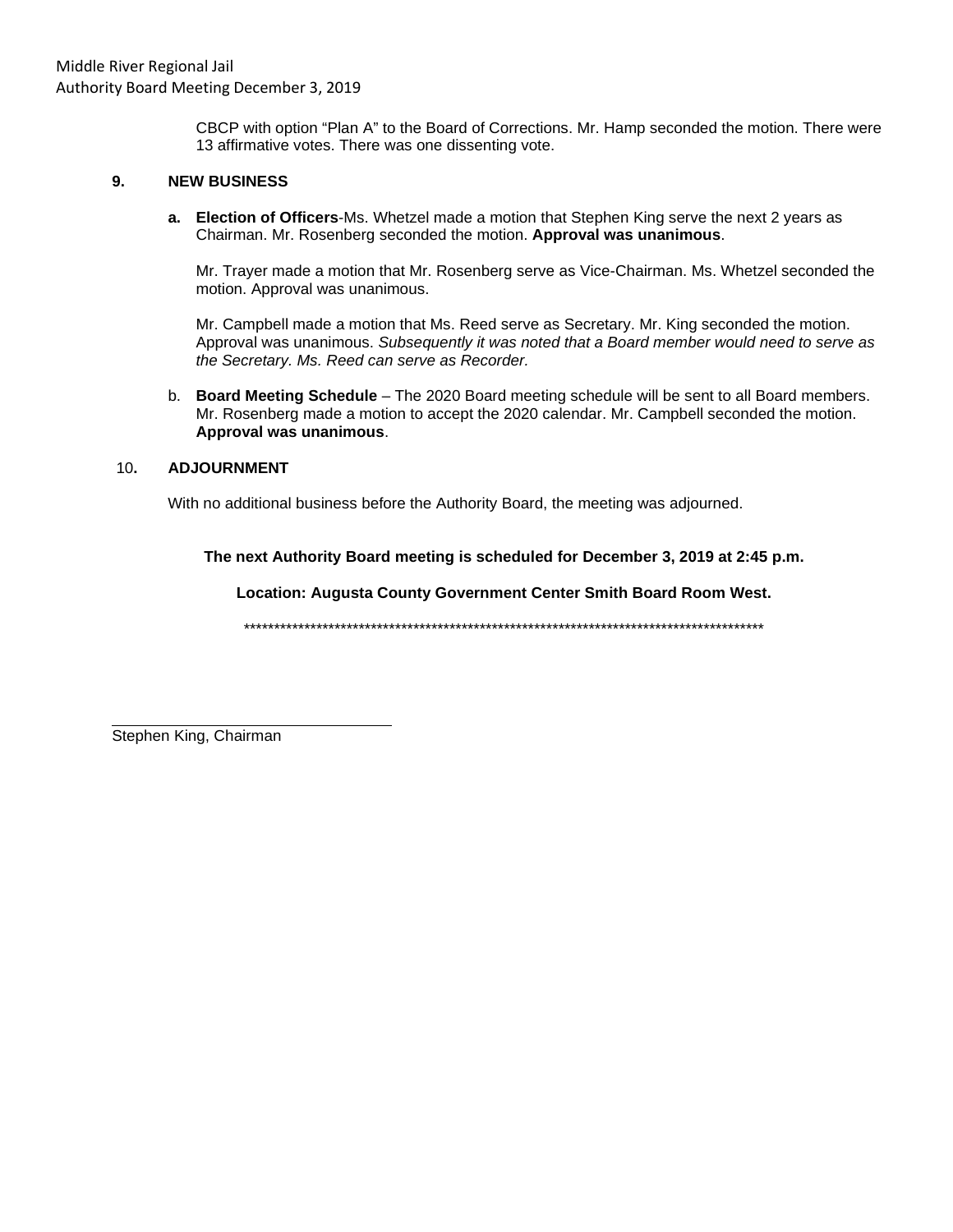| 2/03/2020<br>FUND #-098                                  | $*GLO70A*$<br>** MIDDLE RIVER REG.JAIL AUTH. **                                                                                                                       | COUNTY OF AUGUSTA<br>1/31/2020                                                                     | BALANCE SHEET                                                                     |                              |                                            | $\mathbf{1}$<br>PAGE<br>9:45<br>TIME                                             |
|----------------------------------------------------------|-----------------------------------------------------------------------------------------------------------------------------------------------------------------------|----------------------------------------------------------------------------------------------------|-----------------------------------------------------------------------------------|------------------------------|--------------------------------------------|----------------------------------------------------------------------------------|
| <b>ACCOUNT</b><br>NUMBER<br>-------                      | ACCOUNT<br>DESCRIPTION<br>-----------                                                                                                                                 | BEG. YR<br>BALANCE<br>--------                                                                     | PREVIOUS<br>BALANCE<br>--------                                                   | DEBIT<br>$- - - - -$         | CREDIT<br>$- - - - - - -$                  | ENDING<br><b>BALANCE</b>                                                         |
|                                                          | ** MIDDLE RIVER REG.JAIL AUTH. **<br>**CASH**                                                                                                                         |                                                                                                    |                                                                                   |                              |                                            |                                                                                  |
| $100 - 0200$<br>100-1204<br>100-1305                     | OPERATING CASH<br>BANK OF AMERICA-LGIP<br>FIRST BANK-MRRJA                                                                                                            | 1,718.90-<br>105,931.64<br>5,575,323.26                                                            | $2,304.56-$<br>107,044.37<br>5,165,496.75                                         | 1,286,348.78                 | $1,445,696.06 - 1,448,000.62 -$            | 107,044.37<br>6,451,845.53                                                       |
| 100-1307<br>100-1308                                     | WELLS FARGO BOND ESCROW-MRRJA<br>US BANK DEBT RES 2014 BONDS-MRRJA                                                                                                    | 3,039,627.33                                                                                       | 2,539,535.01                                                                      |                              |                                            | 2,539,535.01                                                                     |
| 100-1399<br>$100 - 1522$                                 | AUDIT MARKET VALUE ADJ<br>UNION FIRST MARKET-MM-MRRJ<br>**CASH**                                                                                                      | 1,659,658.76<br>10,378,822.09                                                                      | 1,676,324.65<br>9,486,096.22                                                      |                              | 1,286,348.78   1,445,696.06   9,326,748.94 | 1,676,324.65                                                                     |
| 130-3100                                                 | **ACCOUNTS RECEIVABLE**<br>ACCOUNTS RECEIVABLE                                                                                                                        | 664,819.87                                                                                         | 142,368.87                                                                        |                              | $87,959.80 -$                              | 54,409.07                                                                        |
| 130-3101                                                 | ACCOUNTS RECEIVABLE-REIMBURSEMENT<br>**ACCOUNTS RECEIVABLE**                                                                                                          | $179.81-$<br>664,640.06                                                                            | 142,368.87                                                                        |                              | $87,959.80 -$                              | 54,409.07                                                                        |
| 131-3120                                                 | **DUE FROM DOC**<br>DUE FROM DOC<br>**DUE FROM DOC**                                                                                                                  |                                                                                                    |                                                                                   |                              |                                            |                                                                                  |
| 135-3100                                                 | **NET PENSION ASSET**<br>NET PENSION ASSET<br>**NET PENSION ASSET**                                                                                                   | 2,500,357.00<br>2,500,357.00                                                                       | 4,085,554.00<br>4,085,554.00                                                      |                              |                                            | 4,085,554.00<br>4,085,554.00                                                     |
| 160-8270<br>160-8280<br>$160 - 8290$                     | **DEFERRED OUTFLOWS OF RESOURCES**<br>DEFERRED OUTFLOWS-PENSION PLAN<br>DEFERRED OUTFLOWS-GLI OPEB<br>DEFERRED OUTFLOWS-HI OPEB<br>**DEFERRED OUTFLOWS OF RESOURCES** | 854, 262.59<br>60,057.83<br>39,130.00<br>953,450.42                                                | $216,337.00 -$<br>131,350.69<br>45,568.00<br>$39,418.31 -$                        |                              |                                            | $216, 337.00 -$<br>131,350.69<br>45,568.00<br>$39,418.31 -$                      |
| 190-2510<br>190-3550<br>190-3551<br>190-3552<br>190-3559 | **FIXED ASSETS**<br>CONSTRUCTION IN PROGRESS<br>FIXED ASSETS-LAND<br>FIXED ASSETS-BUILDING<br>FIXED ASSETS-EQUIPMENT<br>ACCUMULATED DEPRECIATION<br>**FIXED ASSETS**  | 14,000.00<br>612,500.00<br>45, 279, 812.29<br>4,001,571.75<br>$13,647,182.91-$<br>36, 260, 701. 13 | 612,500.00<br>45, 279, 812. 29<br>4,682,003.91<br>14,881,000.57-<br>35,693,315.63 |                              |                                            | 612,500.00<br>45, 279, 812.29<br>4,682,003.91<br>14,881,000.57-<br>35,693,315.63 |
|                                                          | TOTAL ASSETS                                                                                                                                                          | 50,757,970.70                                                                                      | 49,367,916.41                                                                     | 1,286,348.78                 | 1,533,655.86 - 49,120,609.33               |                                                                                  |
| $200 - 7100$                                             | **ACCOUNTS PAYABLE**<br>ACCOUNTS PAYABLE<br>**ACCOUNTS PAYABLE**                                                                                                      | 123,811.78-<br>123,811.78-                                                                         | 117,977.77-<br>117,977.77-                                                        | 1,084,777.74<br>1,084,777.74 | 1,082,341.46-<br>$1,082,341.46-$           | 115,541.49-<br>115,541.49-                                                       |
| $201 - 6535$<br>$201 - 6536$<br>$201 - 6537$             | **ACCRUED LEAVE**<br><b>ACCRUED LEAVE</b><br><b>ACCRUED LEAVE-OPEB</b><br>NET GLI OPEB LIABILITY<br>**ACCRUED LEAVE**                                                 | $912, 436.48 -$<br>$1,610,000.00-$<br>$525, 535.00 -$<br>$3,047,971.48-$                           | 891,972.80-<br>$1,486,000.00-$<br>$520, 535.00 -$<br>2,898,507.80-                |                              |                                            | 891,972.80-<br>$1,486,000.00-$<br>$520, 535.00 -$<br>$2,898,507.80-$             |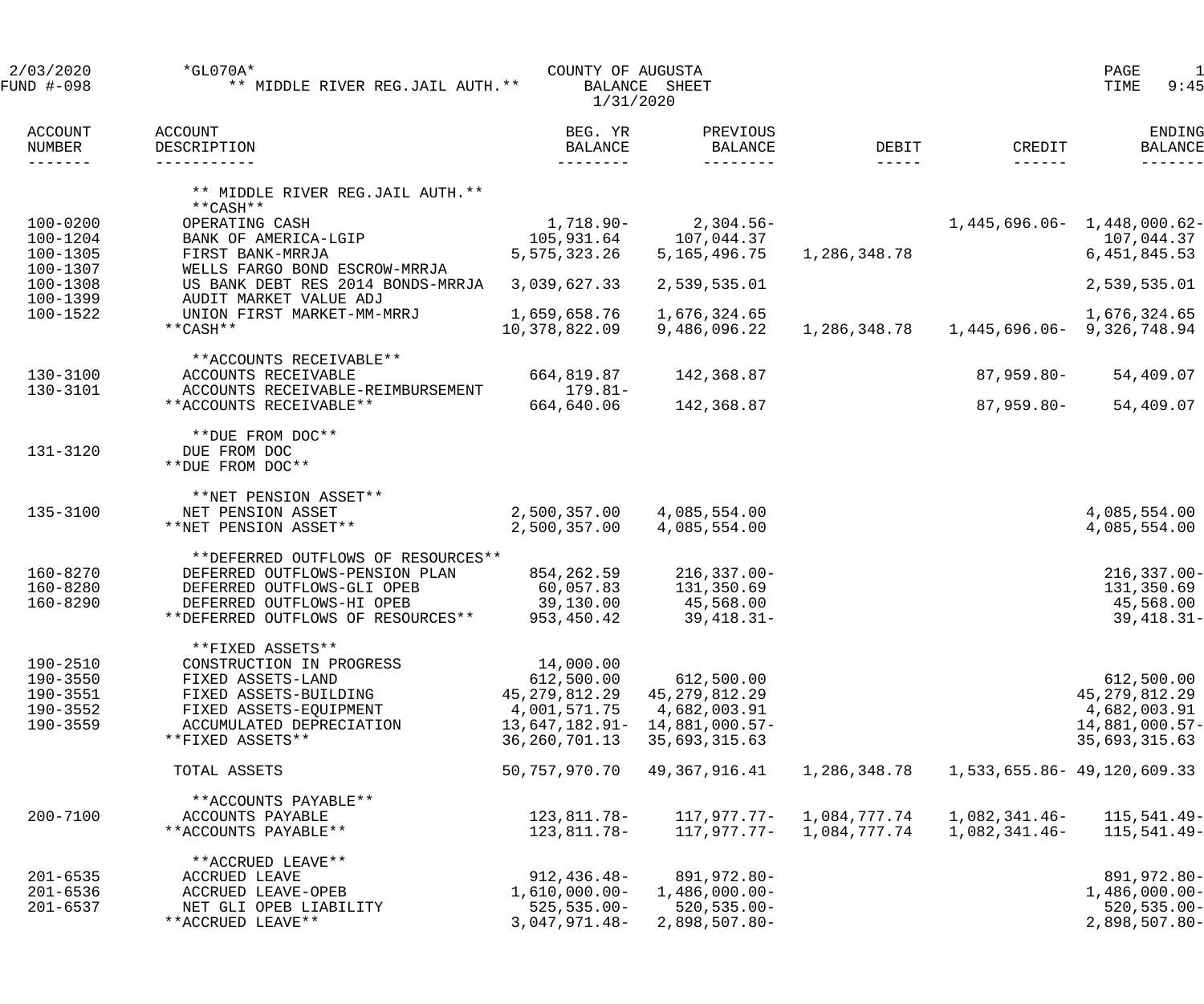| 2/03/2020<br>FUND #-098 | $*GL070A*$<br>** MIDDLE RIVER REG.JAIL AUTH. ** | COUNTY OF AUGUSTA<br>1/31/2020 | BALANCE SHEET                         |               |                              | $\overline{2}$<br>PAGE<br>TIME<br>9:45 |
|-------------------------|-------------------------------------------------|--------------------------------|---------------------------------------|---------------|------------------------------|----------------------------------------|
| ACCOUNT<br>NUMBER       | ACCOUNT<br>DESCRIPTION                          | BEG. YR<br>BALANCE             | PREVIOUS<br><b>BALANCE</b>            | DEBIT         | CREDIT                       | ENDING<br><b>BALANCE</b>               |
| $- - - - - - -$         |                                                 | $- - - - - - - -$              | ---------                             | $- - - - - -$ | $- - - - - -$                |                                        |
|                         | **ACCRUED INTEREST**                            |                                |                                       |               |                              |                                        |
| $202 - 7300$            | ACCRUED INTEREST                                | 245,606.56-                    | $233, 256.15 -$                       |               |                              | $233, 256.15 -$                        |
|                         | **ACCRUED INTEREST**                            | 245,606.56-                    | $233, 256.15 -$                       |               |                              | $233, 256.15 -$                        |
|                         | **DEFERRED INFLOWS OF RESOURCES**               |                                |                                       |               |                              |                                        |
| $210 - 8270$            | DEFERRED INFLOWS-PENSION PLAN                   | 862,482.00-                    | $862, 482.00 -$                       |               |                              | 862,482.00-                            |
| $210 - 8280$            | DEFERRED INFLOWS-GLI OPEB                       | $58,000.00 -$                  | $109,000.00 -$                        |               |                              | $109,000.00 -$                         |
| $210 - 8290$            | DEFERRED INFLOWS-HI OPEB                        |                                | 34,000.00-                            |               |                              | $34,000.00 -$                          |
|                         | **DEFERRED INFLOWS OF RESOURCES**               | 920,482.00-                    | $1,005,482.00-$                       |               |                              | $1,005,482.00 -$                       |
|                         | **EMPLOYEE FUND**                               |                                |                                       |               |                              |                                        |
| $230 - 8200$            | FUNDS HELD FOR EMPLOYEE FUND                    |                                | $12,526.25 - 12,042.03 -$             |               | $841.05 -$                   | 12,883.08-                             |
|                         | **EMPLOYEE FUND**                               | 12,526.25-                     | 12,042.03-                            |               | $841.05-$                    | $12,883.08-$                           |
|                         | **BOND PAYABLE**                                |                                |                                       |               |                              |                                        |
| $250 - 6530$            | <b>BOND PAYABLE</b>                             |                                | $20, 100, 000.00 - 19, 065, 000.00 -$ |               |                              | $19,065,000.00-$                       |
| $250 - 6531$            | BOND PREMIUM                                    |                                | 3, 126, 443. 25 - 2, 918, 013. 70 -   |               |                              | 2,918,013.70-                          |
|                         | **BOND PAYABLE**                                |                                | 23, 226, 443. 25 - 21, 983, 013. 70 - |               |                              | 21,983,013.70-                         |
|                         | TOTAL LIABILITIES                               |                                | 27,576,841.32-26,250,279.45-          | 1,084,777.74  |                              | 1,083,182.51- 26,248,684.22-           |
|                         | **FUND BALANCE**                                |                                |                                       |               |                              |                                        |
| $300 - 9900$            | FUND BALANCE                                    |                                | 23, 181, 129. 38 - 23, 766, 417. 65 - |               |                              | $23,766,417.65-$                       |
|                         | **FUND BALANCE**                                |                                | 23, 181, 129. 38 - 23, 766, 417. 65 - |               |                              | $23,766,417.65-$                       |
|                         | TOTAL PRIOR YR FUND BALANCE                     |                                | 23, 181, 129. 38 - 23, 766, 417. 65 - |               |                              | $23,766,417.65-$                       |
|                         | TOTAL REVENUE                                   |                                | 8,809,805.93-                         |               | 1,197,547.93- 10,007,353.86- |                                        |
|                         | TOTAL EXPENDITURE                               |                                | 9,458,586.62                          |               |                              | 1,443,893.18 10,902,479.80             |
|                         | TOTAL CURRENT FUND BALANCE                      |                                |                                       |               |                              | 895,125.94                             |
|                         | TOTAL LIABILITIES AND FUND BALANCE              |                                | 49,367,916.41-                        | 2,528,670.92  |                              | 2, 280, 730. 44 - 49, 119, 975. 93 -   |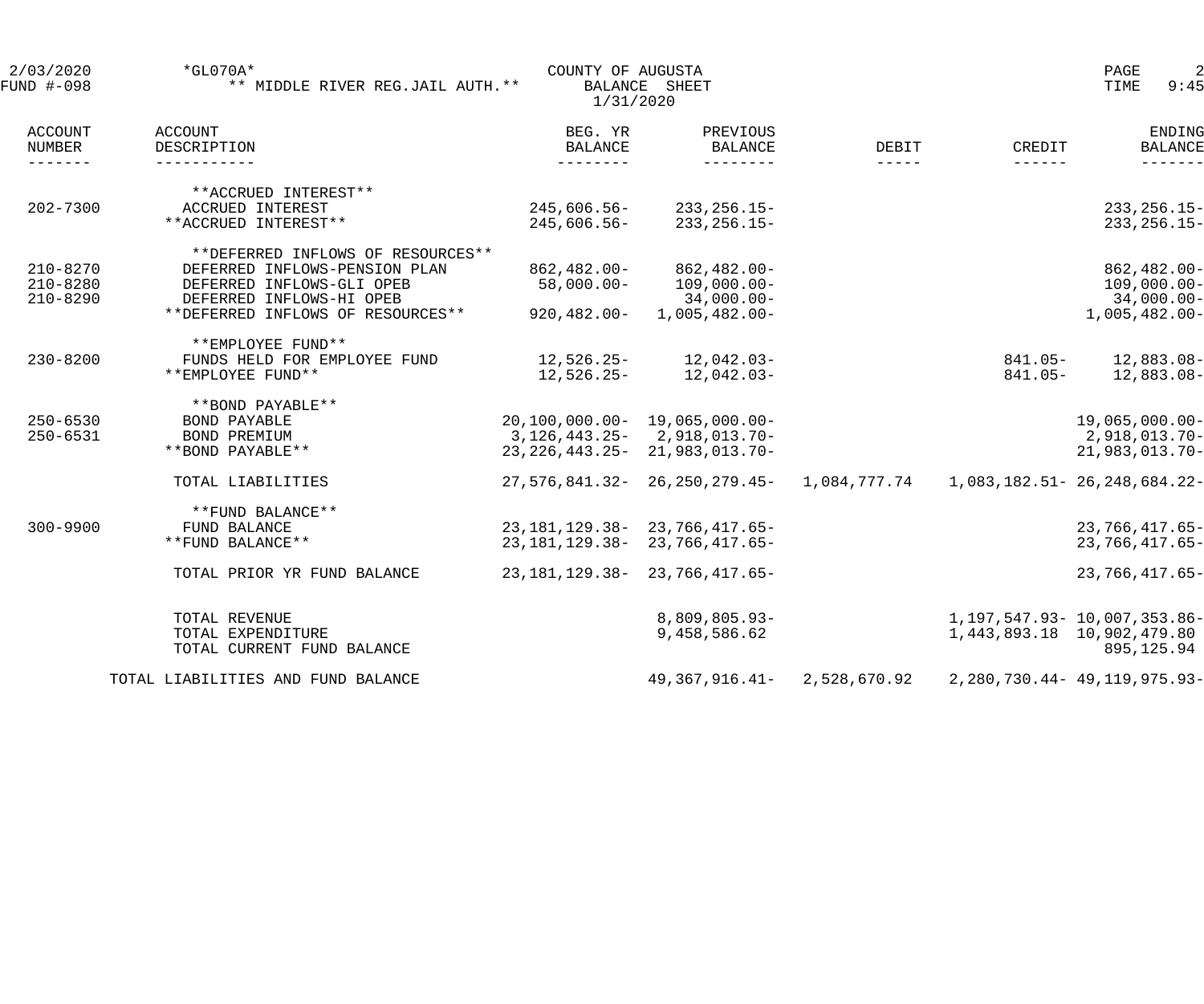| 2/03/2020                           | $*GLO60*$                                                                   |                             | COUNTY OF AUGUSTA                    |                                          | PAGE                              | 1               |
|-------------------------------------|-----------------------------------------------------------------------------|-----------------------------|--------------------------------------|------------------------------------------|-----------------------------------|-----------------|
|                                     | FUND #-098 **MIDDLE RIVER REG.JAIL AUTH.*                                   |                             | REVENUE SUMMARY                      |                                          | TIME                              | 9:45            |
|                                     |                                                                             | $7/01/2019 -$               | 1/31/2020                            |                                          |                                   | $-D$ E T A I L- |
| MAJOR                               |                                                                             | <b>BUDGET</b>               | CURRENT                              | Y-T-D                                    |                                   |                 |
| ACCT#<br>$\cdots\cdots\cdots\cdots$ | DESCRIPTION<br>-----------                                                  | AMOUNT                      | AMOUNT                               | AMOUNT<br>$- - - - - -$                  | BALANCE<br>-------                | ႜ               |
|                                     |                                                                             |                             |                                      |                                          |                                   |                 |
| 000999                              |                                                                             |                             |                                      |                                          |                                   |                 |
| 0000                                | **MIDDLE RIVER REG.JAIL AUTH.*                                              |                             |                                      |                                          |                                   |                 |
| 015000                              |                                                                             |                             |                                      |                                          |                                   |                 |
| 0000<br>015010                      | **REV USE OF MONEY & PROPERTY*                                              |                             |                                      |                                          |                                   |                 |
| 0001                                | INTEREST INCOME                                                             | 100,000.00                  |                                      | 73,665.19                                | 26, 334.81 26.33                  |                 |
| 0099                                | INTEREST INCOME-DEBT SVC RES U                                              |                             |                                      | 23,613.56                                | $23,613.56 -$                     |                 |
|                                     |                                                                             |                             |                                      | -------------                            | -------------                     | $- - - - - - -$ |
|                                     | **REV USE OF MONEY & PROPERTY*                                              | 100,000.00                  |                                      | 97,278.75                                | 2,721.25                          | 2.72            |
| 016050                              |                                                                             |                             |                                      |                                          |                                   |                 |
| 0001                                | EMPLOYEE MEALS                                                              | 4,000.00                    | 438.00                               | 2,723.00                                 | 1,277.00                          | 31.92           |
| 0002                                | INMATE PHONE SYSTEM                                                         |                             |                                      |                                          |                                   |                 |
| 0003                                | INMATE MEDICAL CO-PAY                                                       | 66,000.00                   | 9,180.34                             | 51,705.30                                | 14,294.70                         | 21.65           |
| 0004                                | HOME ELECTRONIC MONITORING                                                  | 10,000.00                   |                                      | 887.40                                   | 9,112.60                          | 91.12           |
| 0005                                | <b>WORK RELEASE</b>                                                         | 500,000.00                  | 33,631.80                            | 173,950.12                               | 326,049.88                        | 65.20           |
| 0006                                | INMATE KEEP FEES                                                            | 260,000.00                  |                                      | 99,526.42                                | 160,473.58                        | 61.72           |
| 0099                                | MISCELLANEOUS REVENUE                                                       | 240,000.00<br>------------- |                                      | 120,555.81<br>-------------              | 119,444.19<br>-------------       | 49.76           |
|                                     | EMPLOYEE MEALS                                                              | 1,080,000.00                | 43,250.14 449,348.05                 |                                          | 630,651.95                        | 58.39           |
| 019020                              |                                                                             |                             |                                      |                                          |                                   |                 |
| 0001                                | BED RENTALS-STATE & FEDERAL                                                 |                             |                                      |                                          |                                   |                 |
| 0002                                | LOCAL BED RENTALS                                                           |                             |                                      | 450.00                                   | $450.00 -$                        |                 |
| 0003                                | LOCALITY CONTRIBUTIONS                                                      | 10,462,097.00               |                                      | 5, 237, 387.81                           | 5,224,709.19                      | 49.93           |
| 0004                                | LOCAL WORK FORCE                                                            |                             |                                      |                                          |                                   |                 |
| 0011                                | RECOVERED COSTS-COMMISSARY FUN                                              |                             |                                      | 18,538.77 115,006.97                     | 115,006.97-                       |                 |
| 0012                                | RECOVERED COSTS-OPERATIONS                                                  |                             | 8,121.77                             | 52,879.03                                | $52,879.03-$                      |                 |
| 0013<br>0014                        | RECOVERED COSTS-MEDICAL<br>RECOVERED COSTS - STATE & FEDE                   |                             |                                      | 20,117.23                                | $20, 117.23 -$                    |                 |
|                                     | BED RENTALS-STATE & FEDERAL                                                 |                             | -------------                        | -------------<br>5,425,841.04            | 5,036,255.96 48.13                |                 |
|                                     |                                                                             |                             |                                      |                                          |                                   |                 |
| 023020                              |                                                                             |                             |                                      |                                          |                                   |                 |
| 0002                                | COMPENSATION BOARD REIMBURSEME                                              |                             | 6,027,373.00 495,631.93 3,013,024.43 |                                          | 3,014,348.57 50.01                |                 |
| 0003                                | STATE PER DIEM REIMBURSEMENT                                                | 2,406,106.00                | 558,828.00 904,320.00                |                                          | 1,501,786.00 62.41                |                 |
| 0004                                | STATE CAPITAL REIMBURSEMENT                                                 |                             |                                      |                                          |                                   |                 |
| 9999                                | AID TO THE COMMONWEALTH-CONTRA                                              |                             | -------------                        | --------------                           | -------------                     |                 |
|                                     | COMPENSATION BOARD REIMBURSEME 8, 433, 479.00 1, 054, 459.93 3, 917, 344.43 |                             |                                      |                                          | 4,516,134.57 53.55                |                 |
| 024050                              |                                                                             |                             |                                      |                                          |                                   |                 |
| 0006                                | DEPT BEH HLTH & DEV VCSB-TDO                                                |                             |                                      | 4,543.65                                 | 4,543.65-                         |                 |
| 0010                                | MRRJ MENTAL HEALTH PROGRAM (GR                                              |                             | -------------                        | 73,177.32 112,997.94<br>--------------   | 112,997.94-<br>------------ ----- |                 |
|                                     | DEPT BEH HLTH & DEV VCSB-TDO                                                |                             |                                      | 73,177.32 117,541.59                     | 117,541.59-                       |                 |
| 033011                              |                                                                             |                             |                                      |                                          |                                   |                 |
| 0003                                | JUSTICE ASSISTANCE GRANT (JAG)<br>--FUND TOTAL--                            |                             |                                      | 20,075,576.00 1,197,547.93 10,007,353.86 | 10,068,222.14 50.15               |                 |
|                                     |                                                                             |                             |                                      |                                          |                                   |                 |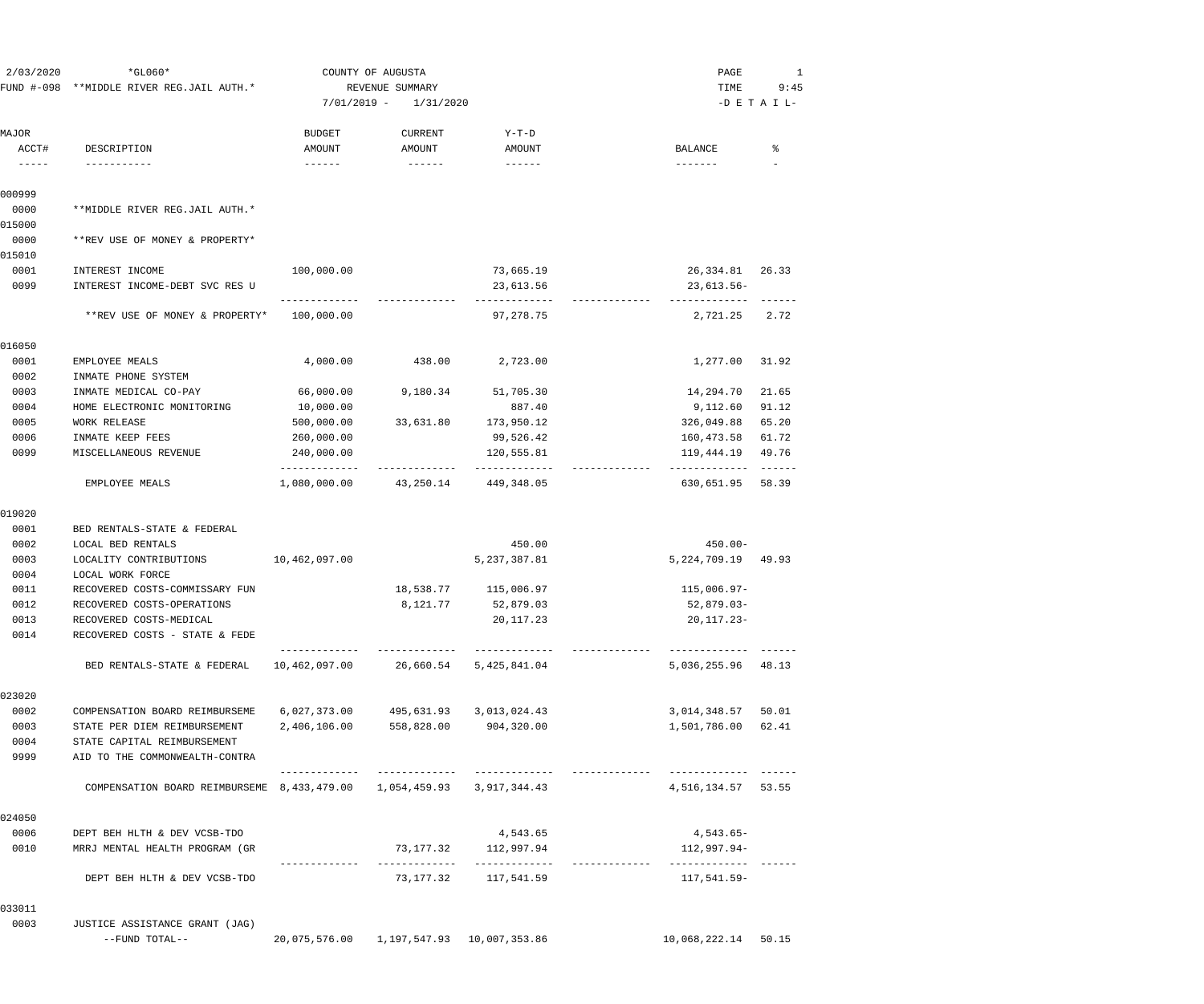| 2/03/2020                  | $*GLO60*$<br>FUND #-098 **MIDDLE RIVER REG.JAIL AUTH.* | COUNTY OF AUGUSTA<br>EXPENDITURE SUMMARY<br>$7/01/2019 -$<br>1/31/2020 |                                 |                 |                              | PAGE<br>TIME<br>9:45<br>$-D$ E T A I L- |         |  |  |  |
|----------------------------|--------------------------------------------------------|------------------------------------------------------------------------|---------------------------------|-----------------|------------------------------|-----------------------------------------|---------|--|--|--|
| MAJOR<br>ACCT#             | DESCRIPTION                                            | <b>BUDGET</b><br>AMOUNT                                                | <b>CURRENT</b><br><b>AMOUNT</b> | Y-T-D<br>AMOUNT | <b>ENCUMBRANCE</b><br>AMOUNT | UNENCUMBERED<br>BALANCE                 | ៖       |  |  |  |
| $\cdots\cdots\cdots\cdots$ | -----------                                            |                                                                        |                                 |                 | -----------                  | $- - - - - - -$                         |         |  |  |  |
| 000999                     |                                                        |                                                                        |                                 |                 |                              |                                         |         |  |  |  |
| 0000                       | **MIDDLE RIVER REG.JAIL AUTH.*                         |                                                                        |                                 |                 |                              |                                         |         |  |  |  |
| 033020                     |                                                        |                                                                        |                                 |                 |                              |                                         |         |  |  |  |
| 0000                       | **OPERATIONS**                                         |                                                                        |                                 |                 |                              |                                         |         |  |  |  |
| 1100                       | SALARIES & WAGES                                       | 7,952,197.00                                                           | 656,087.58                      | 4,483,588.41    |                              | 3,468,608.59                            | 43.61   |  |  |  |
| 1200                       | SALARIES & WAGES-OVERTIME                              | 350,000.00                                                             | 23,424.81                       | 219,526.73      |                              | 130,473.27                              | 37.27   |  |  |  |
| 1300                       | SALARIES & WAGES-PART TIME                             | 737,259.00                                                             | 39,432.59                       | 255, 411.40     |                              | 481,847.60                              | 65.35   |  |  |  |
| 1400                       | SALARIES & WAGES-TDO TRANSPORT                         |                                                                        | 6,499.95                        | 51,335.69       |                              | 51,335.69-                              |         |  |  |  |
| 2100                       | EMPLOYERS SHARE - FICA                                 | 690,483.00                                                             | 53,363.98                       | 373, 259.32     |                              | 317,223.68                              | 45.94   |  |  |  |
| 2210                       | EMPLOYERS SHARE - RETIREMENT                           | 961,569.00                                                             | 76,652.16                       | 539, 175.87     |                              | 422,393.13                              | 43.92   |  |  |  |
| 2300                       | EMPLOYERS SHARE-HEALTH INSURAN                         | 1,544,414.00                                                           | 136,844.00                      | 907,137.00      |                              | 637, 277.00                             | 41.26   |  |  |  |
| 2400                       | EMPLOYERS SHARE-GROUP LIFE INS                         | 103,846.00                                                             | 8,278.27                        | 58,229.64       |                              | 45,616.36                               | 43.92   |  |  |  |
| 2500                       | LINE OF DUTY PREMIUMS                                  | 32,430.00                                                              |                                 | 36,801.00       |                              | $4,371.00 - 13.47 -$                    |         |  |  |  |
| 2600                       | EMPLOYERS SHARE-VRS HYBRID STD                         | 4,500.00                                                               | 428.89                          | 2,596.48        |                              | 1,903.52                                | 42.30   |  |  |  |
| 2700                       | WORKERS COMPENSATION INSURANCE                         | 94,100.00                                                              |                                 | 103,782.00      |                              | $9,682.00 - 10.28 -$                    |         |  |  |  |
| 2800                       | HEALTH INSURANCE                                       |                                                                        |                                 |                 |                              |                                         |         |  |  |  |
| 2801                       | HOSPITALIZATION-MRRJ                                   |                                                                        |                                 |                 |                              |                                         |         |  |  |  |
| 2802                       | HEALTH SAVINGS ACCOUNT                                 |                                                                        | 916.74                          | 7,583.94        |                              | $7,583.94-$                             |         |  |  |  |
| 3102                       | HEALTH CLUB                                            |                                                                        |                                 |                 |                              |                                         |         |  |  |  |
| 3103                       | OTHER BENEFITS                                         | 16,400.00                                                              | 270.50                          | 6,450.50        |                              | 9,949.50                                | 60.66   |  |  |  |
| 3110                       | PROFESSIONAL HEALTH SERVICES                           | 1,100,000.00                                                           | 34,535.28                       | 627,517.65      |                              | 472,482.35                              | 42.95   |  |  |  |
| 3111                       | HOSPITAL HEALTH SERVICES                               |                                                                        |                                 |                 |                              |                                         |         |  |  |  |
| 3112                       | PHYSICALS NEW EMPLOYEES                                | 7,800.00                                                               |                                 |                 |                              | 7,800.00 100.00                         |         |  |  |  |
| 3121                       | JAIL EDUCATION PROGRAM                                 |                                                                        |                                 |                 |                              |                                         |         |  |  |  |
| 3124                       | PROFESSIONAL SERVICES                                  | 75,000.00                                                              | 3,000.00                        | 46,942.15       |                              | 28,057.85                               | 37.41   |  |  |  |
| 3310                       | REPAIRS & MAINTENANCE-CONTRACT                         | 125,000.00                                                             | 42,869.29                       | 117,007.06      |                              | 7,992.94                                | 6.39    |  |  |  |
| 3320                       | MAINTENANCE SERVICE CONTRACTS                          | 60,000.00                                                              | 14,020.44                       | 23,638.79       |                              | 36,361.21                               | 60.60   |  |  |  |
| 3321                       | TECHNOLOGY MAINT. CONTRACTS                            | 200,000.00                                                             | 21,945.78                       | 113,432.99      |                              | 86,567.01                               | 43.28   |  |  |  |
| 3322                       | PEST EXTERMINATION                                     | 2,000.00                                                               | 75.00                           | 925.00          |                              | 1,075.00                                | 53.75   |  |  |  |
| 3330                       | REPAIRS & MAINTENANCE-VEHICLES                         |                                                                        | 1,061.78                        | 7,084.32        |                              | $7,084.32-$                             |         |  |  |  |
| 3600                       | ADVERTISING                                            | 2,000.00                                                               | 290.64                          | 290.64          |                              | 1,709.36                                | 85.46   |  |  |  |
| 3900                       | INDIRECT COST TO FISCAL AGENT                          | 124,273.00                                                             |                                 | 5,256.06        |                              | 119,016.94                              | 95.77   |  |  |  |
| 5100                       | ELECTRIC SERVICES                                      | 400,000.00                                                             | 27, 295.87                      | 194, 118.32     |                              | 205,881.68                              | 51.47   |  |  |  |
| 5102                       | HEATING SERVICES                                       | 185,000.00                                                             | 12,991.11                       | 48,791.09       |                              | 136,208.91                              | 73.62   |  |  |  |
| 5103                       | WATER & SEWER SERVICES                                 | 376,250.00                                                             | 48,775.55                       | 159,373.56      |                              | 216,876.44                              | 57.64   |  |  |  |
| 5104                       | REFUSE COLLECTION                                      | 22,000.00                                                              | 893.25                          | 7,085.60        |                              | 14,914.40                               | 67.79   |  |  |  |
| 5201                       | POSTAGE                                                | 3,000.00                                                               |                                 | 1,046.14        |                              | 1,953.86                                | 65.12   |  |  |  |
| 5203                       | TELEPHONE                                              | 30,000.00                                                              | 3,519.10                        | 24,522.10       |                              | 5,477.90                                | 18.25   |  |  |  |
| 5300                       | FACILITY INSURANCE                                     | 89,000.00                                                              |                                 | 84,606.00       |                              | 4,394.00                                | 4.93    |  |  |  |
| 5305                       | VEHICLE INSURANCE                                      | 15,000.00                                                              |                                 | 13,680.00       |                              | 1,320.00                                | 8.80    |  |  |  |
| 5501                       | TRAVEL EXPENSES                                        | 12,000.00                                                              |                                 | 481.55          |                              | 11,518.45                               | 95.98   |  |  |  |
| 5801                       | DUES & SUBSCRIPTIONS                                   | 3,000.00                                                               |                                 | 3,060.00        |                              | $60.00 -$                               | $2.00-$ |  |  |  |
| 6001                       | OFFICE SUPPLIES                                        | 30,000.00                                                              | 3, 111.32                       | 19,539.52       |                              | 10,460.48                               | 34.86   |  |  |  |
| 6002                       | FOOD                                                   | 1,165,450.00                                                           | 93,047.38                       | 594,790.69      |                              | 570,659.31                              | 48.96   |  |  |  |
| 6003                       | PRESCRIPTION DRUGS                                     | 490,000.00                                                             |                                 | 244, 137. 41    |                              | 245,862.59                              | 50.17   |  |  |  |
| 6004                       | MEDICAL SUPPLIES                                       | 70,000.00                                                              | 4,699.57                        | 36,567.82       |                              | 33, 432. 18                             | 47.76   |  |  |  |
| 6005                       | LAUN, HOUSEKEEPING & JANIT SUP                         | 75,000.00                                                              | 11,970.70                       | 62,681.13       |                              | 12,318.87                               | 16.42   |  |  |  |
| 6006                       | LINEN SUPPLIES                                         | 20,000.00                                                              | 2,410.50                        | 4,962.42        |                              | 15,037.58                               | 75.18   |  |  |  |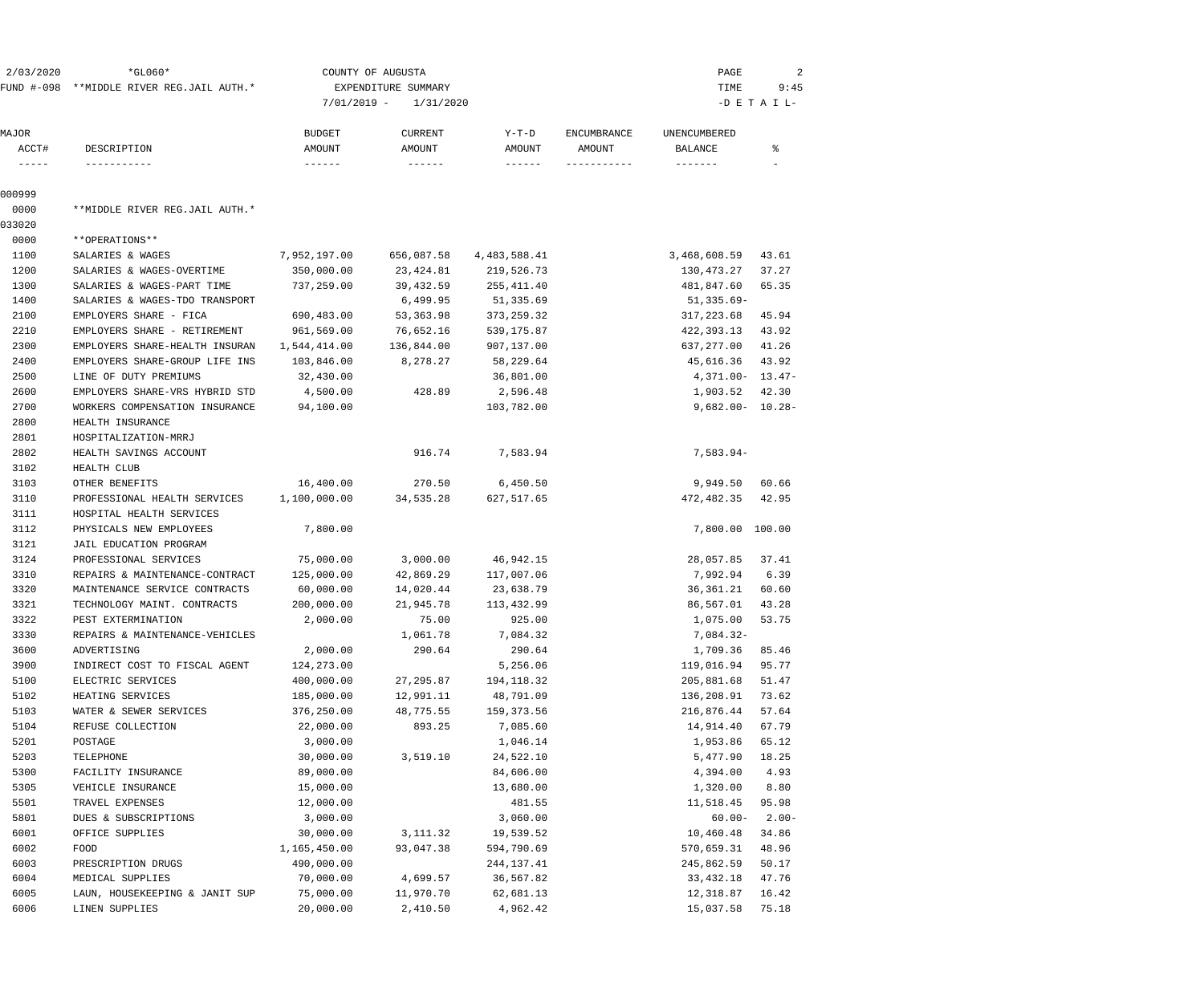| 2/03/2020  | $*GLO60*$                      |               | COUNTY OF AUGUSTA   |                               |                    | PAGE                  | 3               |
|------------|--------------------------------|---------------|---------------------|-------------------------------|--------------------|-----------------------|-----------------|
| FUND #-098 | **MIDDLE RIVER REG.JAIL AUTH.* |               | EXPENDITURE SUMMARY |                               |                    | TIME                  | 9:45            |
|            |                                | $7/01/2019 -$ | 1/31/2020           |                               |                    |                       | $-D$ E T A I L- |
|            |                                |               |                     |                               |                    |                       |                 |
| MAJOR      |                                | <b>BUDGET</b> | <b>CURRENT</b>      | $Y-T-D$                       | <b>ENCUMBRANCE</b> | UNENCUMBERED          |                 |
| ACCT#      | DESCRIPTION                    | AMOUNT        | AMOUNT              | AMOUNT                        | AMOUNT             | <b>BALANCE</b>        | ి               |
| -----      | -----------                    | ------        |                     | $------$                      |                    | -------               |                 |
| 6007       | REPAIR & MAINTENANCE SUPPLIES  | 135,000.00    | 8,508.01            | 82,491.46                     |                    | 52,508.54             | 38.89           |
| 6008       | VEHICLE FUEL                   | 40,000.00     | 1,887.58            | 12,995.11                     |                    | 27,004.89             | 67.51           |
| 6009       | VEHICLE MAINTENANCE            | 32,000.00     | 477.92              | 2,564.98                      |                    | 29,435.02             | 91.98           |
| 6010       | POLICE SUPPLIES                | 50,000.00     | 3,840.00            | 5,058.35                      |                    | 44,941.65             | 89.88           |
| 6011       | UNIFORMS-OFFICERS              | 35,000.00     | 12,215.41           | 14,545.84                     |                    | 20,454.16             | 58.44           |
| 6012       | FOOD SERVICE SUPPLIES          | 15,000.00     | 2,056.05            | 7,857.29                      |                    | 7,142.71              | 47.61           |
| 6013       | COMPUTER/TECHNOLOGY SUPPLIES   | 70,000.00     | 6,293.92            | 35,128.08                     |                    | 34,871.92             | 49.81           |
| 6016       | PERSONAL SUPPLIES INMATES      | 70,000.00     | 5,499.60            | 29, 129. 42                   |                    | 40,870.58             | 58.38           |
| 6017       | WEARING APPAREL INMATES        | 15,000.00     |                     | 9,137.93                      |                    | 5,862.07              | 39.08           |
| 6018       | BED RENTALS-OTHER FACILITIES   | 250,000.00    |                     |                               |                    | 250,000.00 100.00     |                 |
| 7002       | TRAINING                       | 103,850.00    | 633.85              | 87,049.10                     |                    | 16,800.90             | 16.17           |
| 7003       | FIREARMS RANGE                 | 10,000.00     |                     |                               |                    | 10,000.00 100.00      |                 |
| 8000       | LAND                           |               |                     |                               |                    |                       |                 |
| 8001       | EQUIPMENT                      | 23,700.00     |                     | 3,714.29                      |                    | 19,985.71             | 84.32           |
| 8002       | FURNITURE & FIXTURES           |               |                     |                               |                    |                       |                 |
| 8003       | COMPUTER HARDWARE              |               | 209.99              | 209.99                        |                    | $209.99 -$            |                 |
| 8004       | COMPUTER SOFTWARE              |               |                     |                               |                    |                       |                 |
| 8005       | MOTOR VEHICLES                 | 55,000.00     |                     |                               |                    | 55,000.00 100.00      |                 |
| 8006       | FACILITY IMPROVEMENTS          | 100,000.00    | 26,966.05           | 122,410.59                    |                    | $22,410.59 - 22.41 -$ |                 |
| 8007       | S.A.W. RANGE                   |               | 10,000.00           | 10,000.00                     |                    | $10,000.00-$          |                 |
| 8210       | DEPRECIATION EXPENSE           |               |                     |                               |                    |                       |                 |
| 8211       | LOSS ON DISPOSAL OF FIXED ASSE |               |                     |                               |                    |                       |                 |
| 8999       | OTHER                          |               |                     |                               |                    |                       |                 |
| 9110       | REDEMPTION OF PRINCIPAL        | 1,035,000.00  |                     |                               |                    | 1,035,000.00 100.00   |                 |
| 9150       | INTEREST EXPENSE-BONDS         | 922,055.00    |                     | 474,287.50                    |                    | 447,767.50            | 48.56           |
| 9210       | OPERATING RESERVE              |               |                     |                               |                    |                       |                 |
| 9220       | REPAIR & REPLACEMENT RESERVE   | 400,000.00    | 21,594.20           | 253,704.20                    |                    | 146,295.80            | 36.57           |
| 9230       | MOTOR VEHICLE RESERVE          |               |                     |                               |                    |                       |                 |
| 9240       | COMPUTER EQUIPMENT RESERVE     | 175,000.00    |                     | 144,964.46                    |                    | 30,035.54             | 17.16           |
| 9250       | OPEB RESERVE                   |               |                     |                               |                    |                       |                 |
|            |                                |               |                     |                               |                    |                       |                 |
|            | **OPERATIONS**                 | 20,705,576.00 |                     | 1,428,894.61    10,781,664.58 |                    | 9,923,911.42 47.92    |                 |
| 033030     |                                |               |                     |                               |                    |                       |                 |
| 0000       | **DCJS/JAIL MENTAL HEALTH PROG |               |                     |                               |                    |                       |                 |
| 3100       | PERSONNEL                      |               | 9,853.80            | 61,505.74                     |                    | $61, 505.74 -$        |                 |
| 3110       | CONSULTANT                     |               |                     | 44,400.00                     |                    | $44,400.00-$          |                 |
| 3900       | INDIRECT COSTS                 |               | 1,724.42            | 8,691.32                      |                    | $8,691.32-$           |                 |
| 5501       | TRAVEL                         |               |                     |                               |                    |                       |                 |
| 6015       | SUPPLIES/OTHER                 |               | 3,420.35            | 6,218.16                      |                    | $6, 218.16 -$         |                 |
| 8001       | EQUIPMENT                      |               |                     |                               |                    |                       |                 |
|            | **DCJS/JAIL MENTAL HEALTH PROG |               | 14,998.57           | 120,815.22                    |                    | 120,815.22-           |                 |
|            | --FUND TOTAL--                 | 20,705,576.00 |                     | 1,443,893.18  10,902,479.80   |                    | 9,803,096.20 47.34    |                 |
|            |                                |               |                     |                               |                    |                       |                 |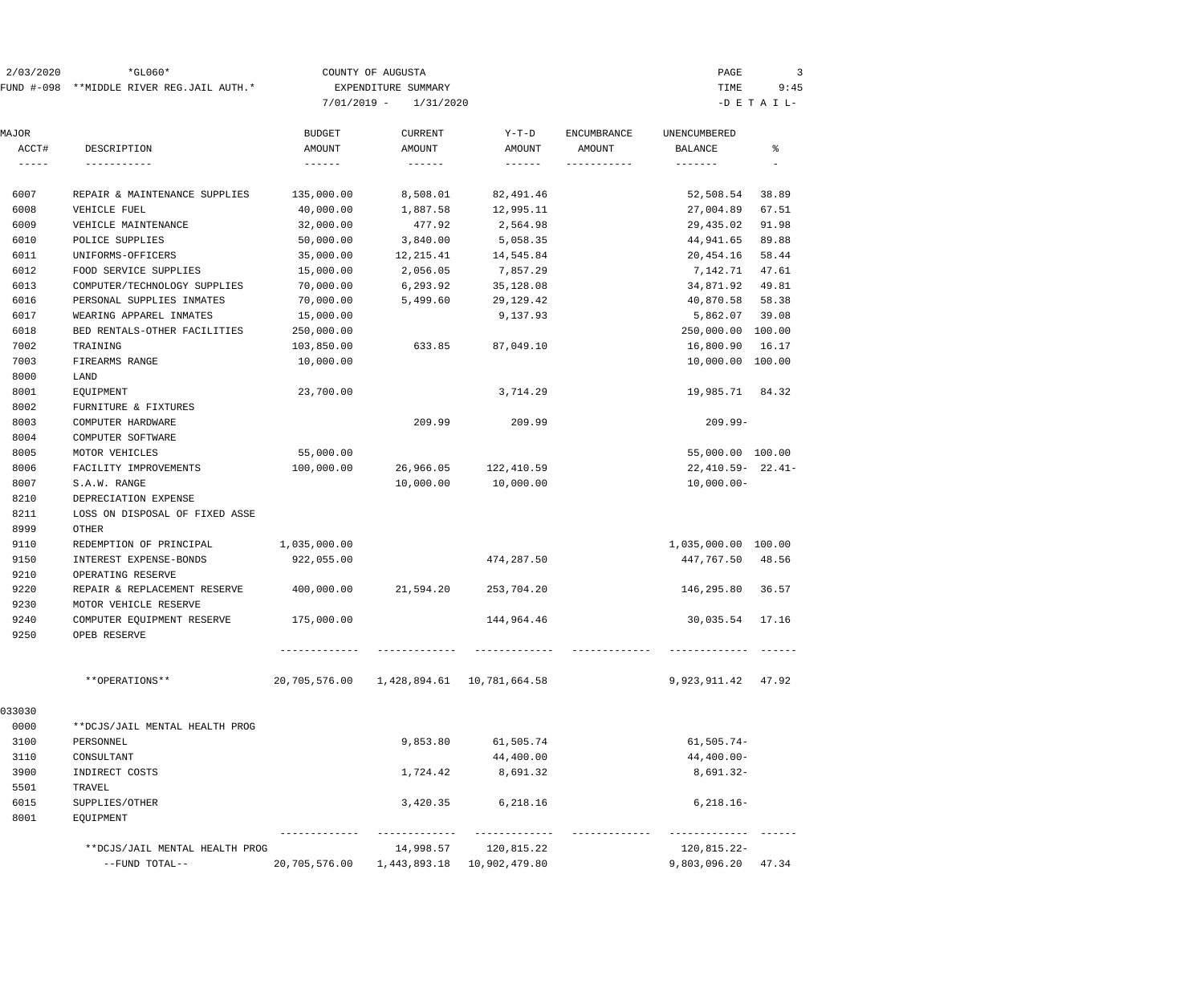# **Statistics for Middle River Regional Jail**

### **Stats are Current as of 02/03/2020**

| Category                           | <b>Inmates</b> | % of Total |
|------------------------------------|----------------|------------|
| <b>Inmates Awaiting Trial</b>      | 286            | 32         |
| <b>Inmates Totally Sentenced</b>   | 425            | 48         |
| <b>Inmates Partially Sentenced</b> | 157            | 18         |
| <b>Inmates Awaiting Programs</b>   | 11             |            |
| <b>Convicted but not sentenced</b> | 11             |            |
| <b>Inmates in Hospital</b>         | 0              | 0          |
| <b>TOTAL</b>                       | 890            |            |
|                                    |                |            |
| <b>Total Inmate Population:</b>    | 890            |            |
| <b>Male Inmates</b>                | 651            | 73%        |

| <b>Female Inmates</b> | 239 | ነ7% |
|-----------------------|-----|-----|
|                       |     |     |

| D. O. C. Responsible Inmates:                |              | <b>Staunton</b><br><b>Augusta</b><br>Waynesboro<br><b>Highland</b> | $R'$ ham /<br><b>H'burg</b> | <b>Others</b> | <b>Total</b> |  |  |
|----------------------------------------------|--------------|--------------------------------------------------------------------|-----------------------------|---------------|--------------|--|--|
| <b>Number of Days since Last Sentencing:</b> |              |                                                                    |                             |               |              |  |  |
|                                              | $90 +$       | 75                                                                 | 88                          |               | 164          |  |  |
|                                              | 60 to 90     | 24                                                                 | 18                          |               | 42           |  |  |
|                                              | 30 to 60     | 24                                                                 | 19                          |               | 43           |  |  |
|                                              | < 30         | 21                                                                 | 14                          |               | 35           |  |  |
|                                              | <b>Total</b> | 144                                                                | 139                         |               | 284          |  |  |
| % of Total Population                        |              | 16.2                                                               | 15.6                        | 0.1           | 31.9         |  |  |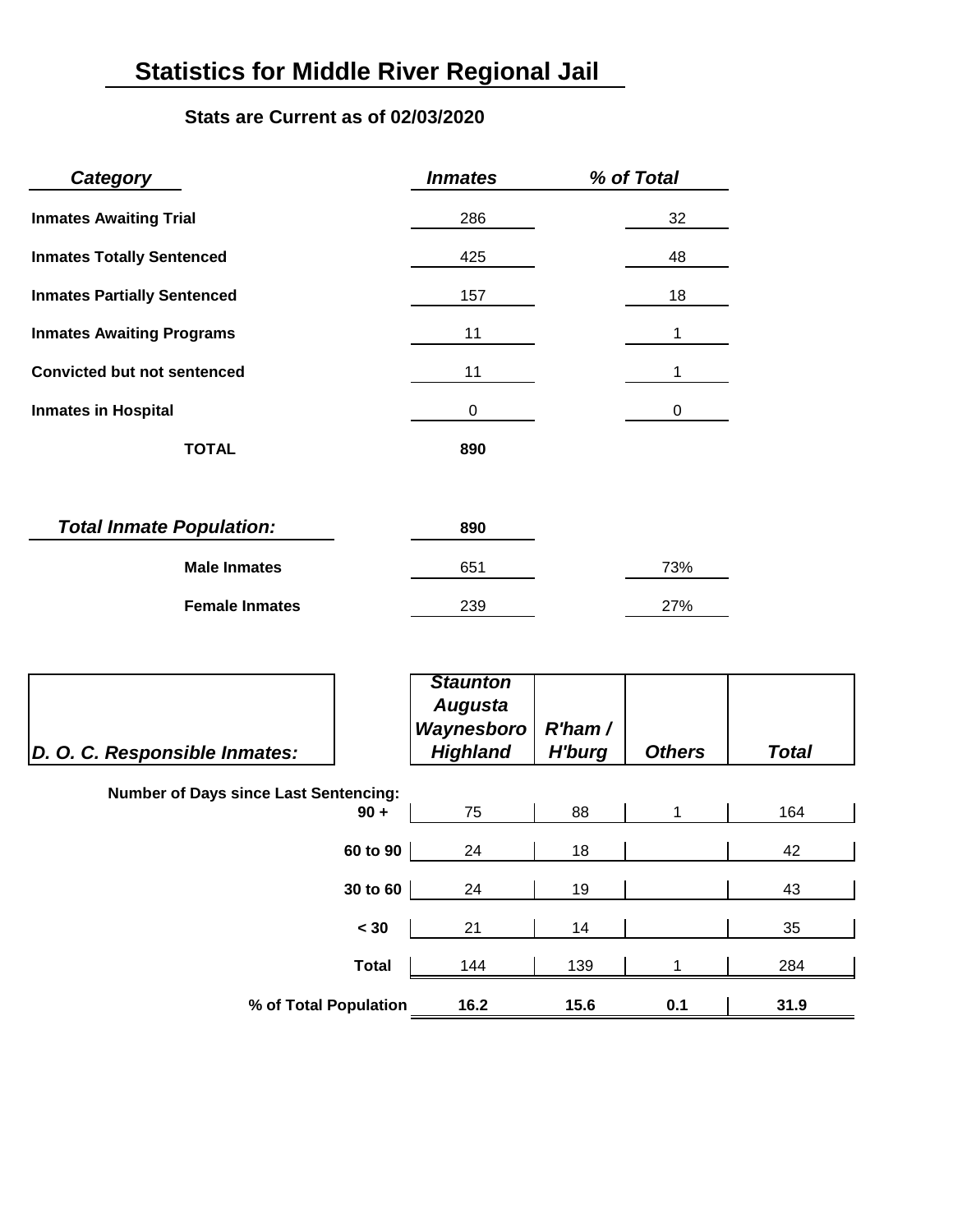### Jail Contract Beds/ Work Release Numbers

| Local Work Release (26) |    |
|-------------------------|----|
| DOC Work Release (28)   | 39 |
| <b>TOTAL</b>            | 90 |

\*\*\*These numbers are included in the Jurisdiction totals.

| Home Electronic Monitoring (80) |  |                                                                                                                 |  |  |  |  |  |  |  |  |  |
|---------------------------------|--|-----------------------------------------------------------------------------------------------------------------|--|--|--|--|--|--|--|--|--|
|                                 |  | the contract of the contract of the contract of the contract of the contract of the contract of the contract of |  |  |  |  |  |  |  |  |  |

\*\*\*These numbers are included in the Jurisdiction totals.

### LOCAL Inmates by Jurisdiction

|     | Jur. code Jurisdiction | Total |  |
|-----|------------------------|-------|--|
|     |                        |       |  |
| 015 | <b>Augusta County</b>  | 277   |  |
| 790 | <b>Staunton City</b>   | 192   |  |
| 820 | <b>Waynesboro City</b> | 122   |  |
| 091 | <b>Highland County</b> |       |  |
| 165 | Rockingham Co          | 240   |  |
| 660 | Harrisonburg           | 54    |  |
|     | <b>TOTAL</b>           | 886   |  |

### Other Jurisdictions Held- Non Contract Holds **Counties**

|     | Jur. Code Jurisdiction | Total |
|-----|------------------------|-------|
|     |                        |       |
| 003 | Albemerle Co           |       |
| 071 | Giles Co               |       |
| 163 | Rockbridge Co          |       |
|     | <b>TOTAL</b>           |       |
|     |                        |       |

Jur. Code Jurisdiction **The Contract Code Contract Code** 

| <b>TOTAL</b><br>. <del>.</del> |  |
|--------------------------------|--|
|                                |  |

**Cities**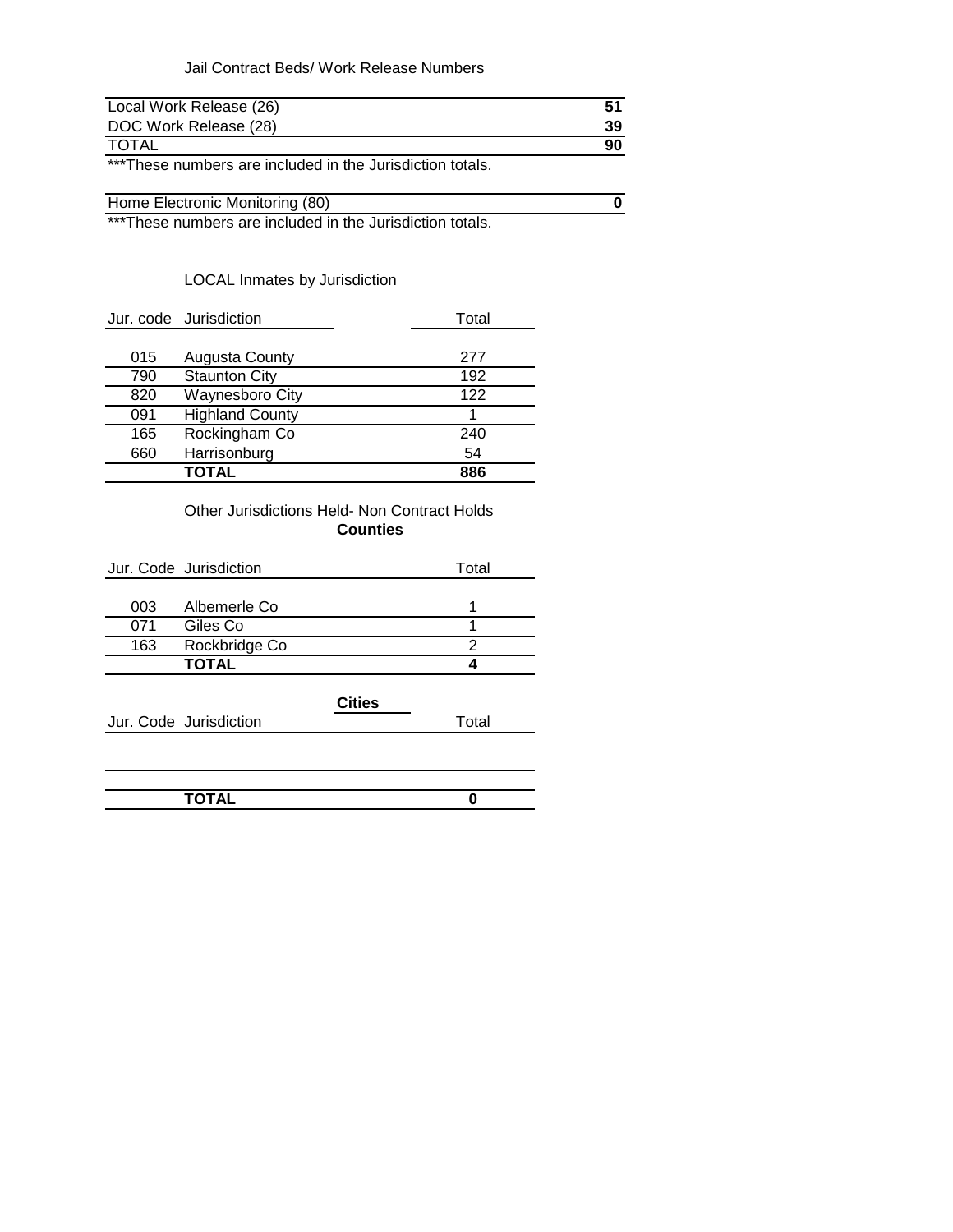# **MIDDLE RIVER REGIONAL JAIL**

### **WORK RELEASE INMATES** February 3, 2020

| WORK RELEASE INMATES WITH A PAYING JOB           | <b>NUMBER WORKING</b> |
|--------------------------------------------------|-----------------------|
|                                                  |                       |
| DOC Sentenced Inmates from MRRJ/Work Release     | 34                    |
| DOC Sentenced Inmates sent by DOC / Work Release |                       |
| <b>LOCAL Inmates/Work Release</b>                | 48                    |
| ΤΟΤΑL                                            | 82                    |

### **LOCALLY SENTENCED INMATES WITH A PAYING JOB BY LOCALITY AND GENDER**

| <b>LOCALITY</b>                    | <b>MALE</b> | <b>FEMALE</b> |
|------------------------------------|-------------|---------------|
| Rockbridge                         |             |               |
| Augusta County                     | 8           |               |
| Harrisonburg                       |             |               |
| <b>Highland County</b>             | O           |               |
| Page County                        | 0           |               |
| Rockingham County                  | 12          | 6             |
| Staunton                           | 6           | 3             |
| Waynesboro                         |             |               |
| <b>TOTAL</b>                       | 33          | 15            |
| <b>TOTAL LOCAL W/R INMATES: 48</b> |             |               |

### **DOC SENTENCED INMATES FROM MRRJ WITH A PAYING JOB BY LOCALITY AND GENDER**

| <b>LOCALITY</b>                    | <b>MALE</b> | <b>FEMALE</b> |
|------------------------------------|-------------|---------------|
|                                    |             |               |
| Augusta County                     |             |               |
| Harrisonburg                       | 3           |               |
| <b>Highland County</b>             |             |               |
| Page County                        |             |               |
| Rockingham County                  | 9           | 5             |
| Staunton                           |             |               |
| Waynesboro                         | 3           |               |
| <b>TOTAL</b>                       | 24          | 10            |
| <b>TOTAL LOCAL W/R INMATES: 34</b> |             |               |

### **COMMUNITY SERVICE/WORK RELEASE APPROVED**

| UNPAID WORK RELEASE       | <b>MALE</b> | <b>FEMALE</b> |
|---------------------------|-------------|---------------|
|                           |             |               |
| DOC Inmates               |             |               |
| <b>LOCAL Inmates</b>      |             |               |
| <b>TOTAL</b>              |             |               |
| TOTAL W/R ON FREE HELP: 9 |             |               |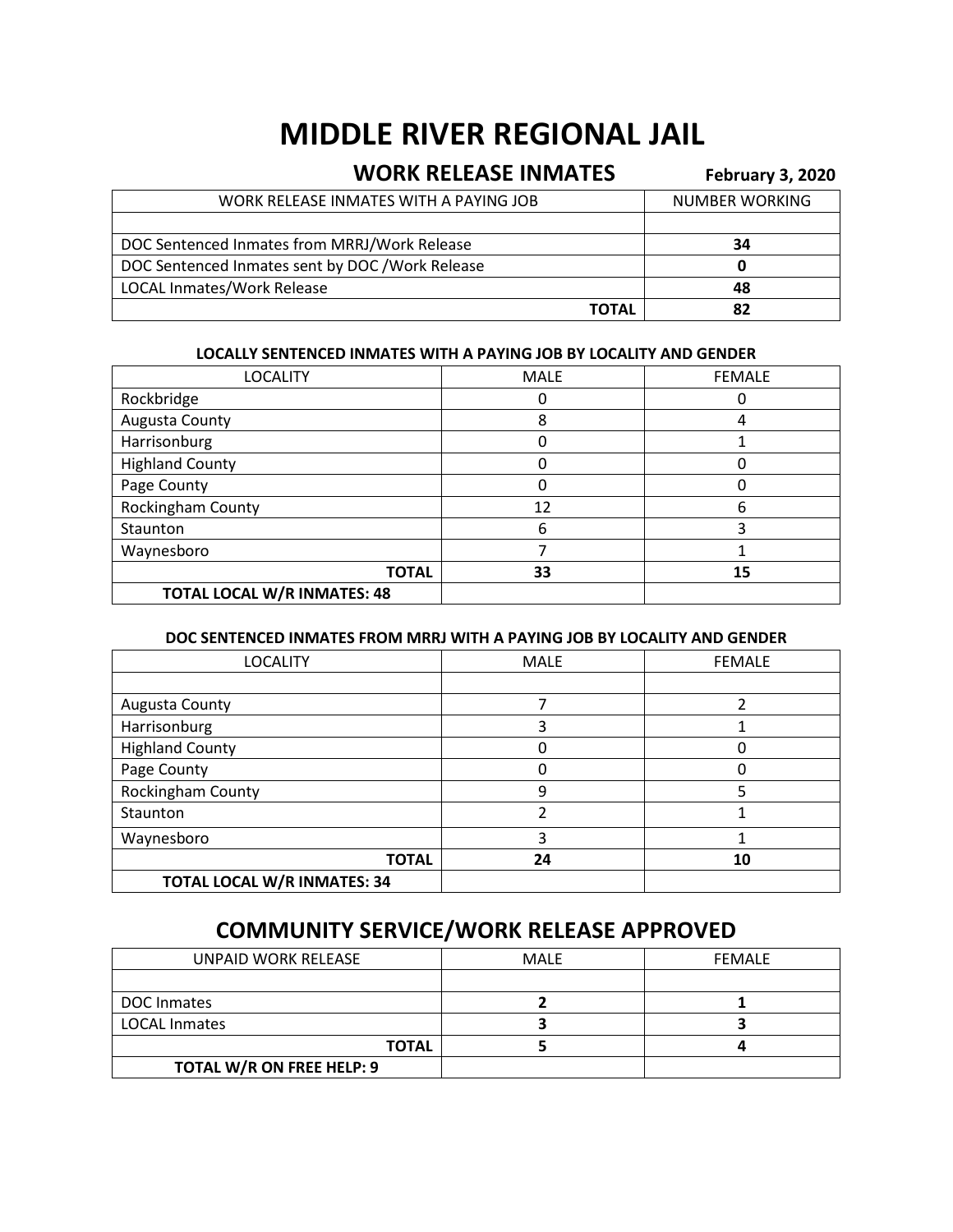### Page One of Two

| <b>LOCALITY</b>        | <b>MALE</b> | <b>FEMALE</b> |
|------------------------|-------------|---------------|
|                        |             |               |
| Augusta County         |             |               |
| <b>DOC</b>             |             |               |
| Harrisonburg           | 0           |               |
| <b>Highland County</b> |             |               |
| Page County            |             |               |
| Rockingham County      |             |               |
| Staunton               |             |               |
| Waynesboro             |             |               |
| <b>TOTAL</b>           |             |               |

### **COMMUNITY SERVICE/WORK RELEASE APPROVED BY LOCALITY AND GENDER**

# **MIDDLE RIVER REGIONAL JAIL**

## **COMMUNITY SERVICE/WORK FORCE APPROVED INMATES**

| <b>LOCALITY</b>                     | <b>MALE</b> | <b>FEMALE</b> |
|-------------------------------------|-------------|---------------|
|                                     |             |               |
| Augusta County                      | 9           | า             |
| Harrisonburg                        | 4           | 3             |
| <b>Highland County</b>              |             | C             |
| Page County                         | 0           | 0             |
| Rockingham County                   | 27          |               |
| Staunton                            | 9           |               |
| Waynesboro                          | 6           |               |
| <b>TOTAL</b>                        | 55          | 15            |
| <b>TOTAL WORK FORCE INMATES: 70</b> |             |               |

## **HOME ELECTRONIC MONITORING INMATES**

| <b>IBIBAATEC</b><br>$\sim$<br>. H.E.M. INMATES<br>.0.71 |  |
|---------------------------------------------------------|--|
|                                                         |  |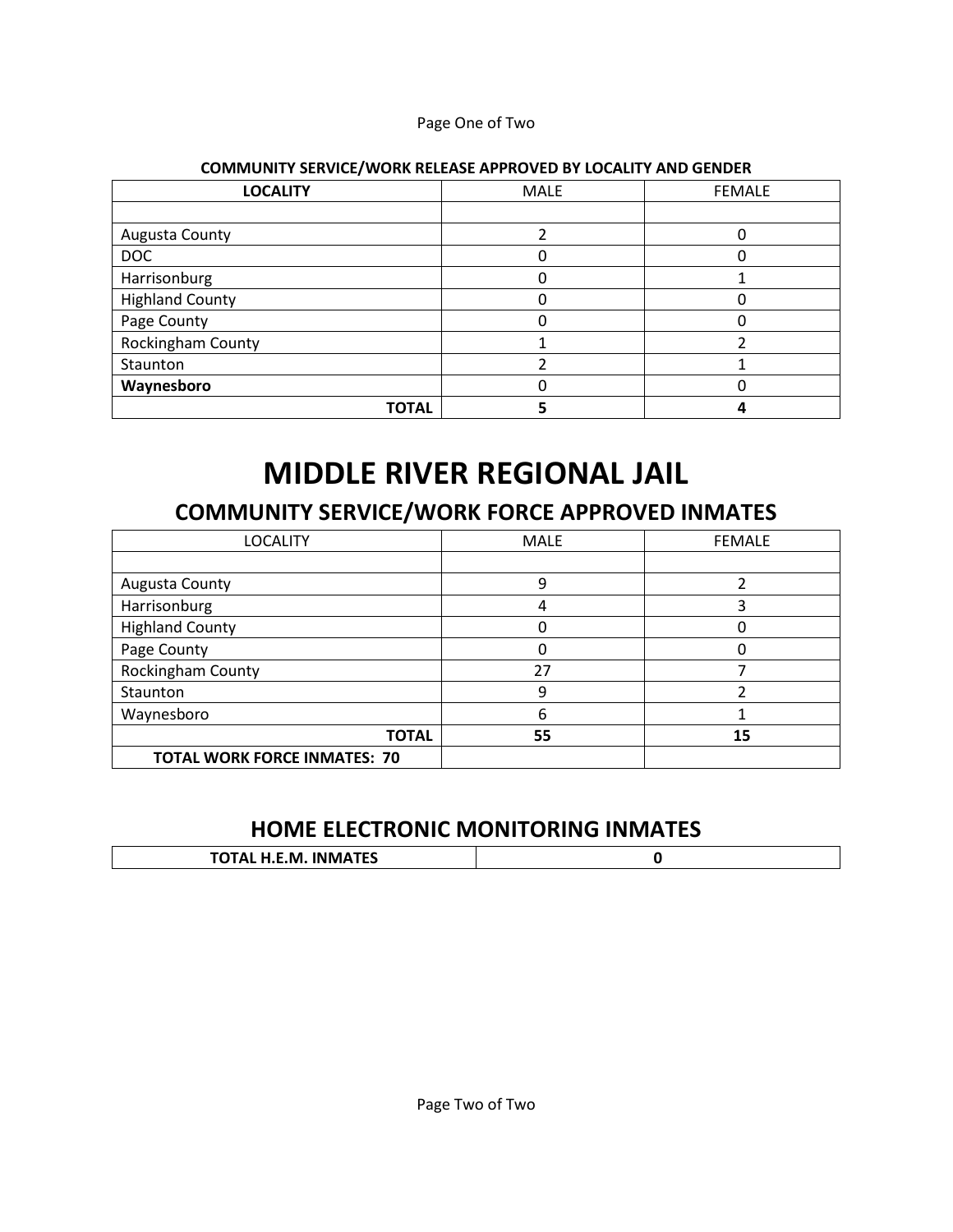Attachment 7C

### MIDDLE RIVER REGIONAL JAIL

### VACANCY REPORT

MRRJ has the following vacancies as of February 4, 2020:

| Officer   | 6 |
|-----------|---|
| <b>RN</b> | ◀ |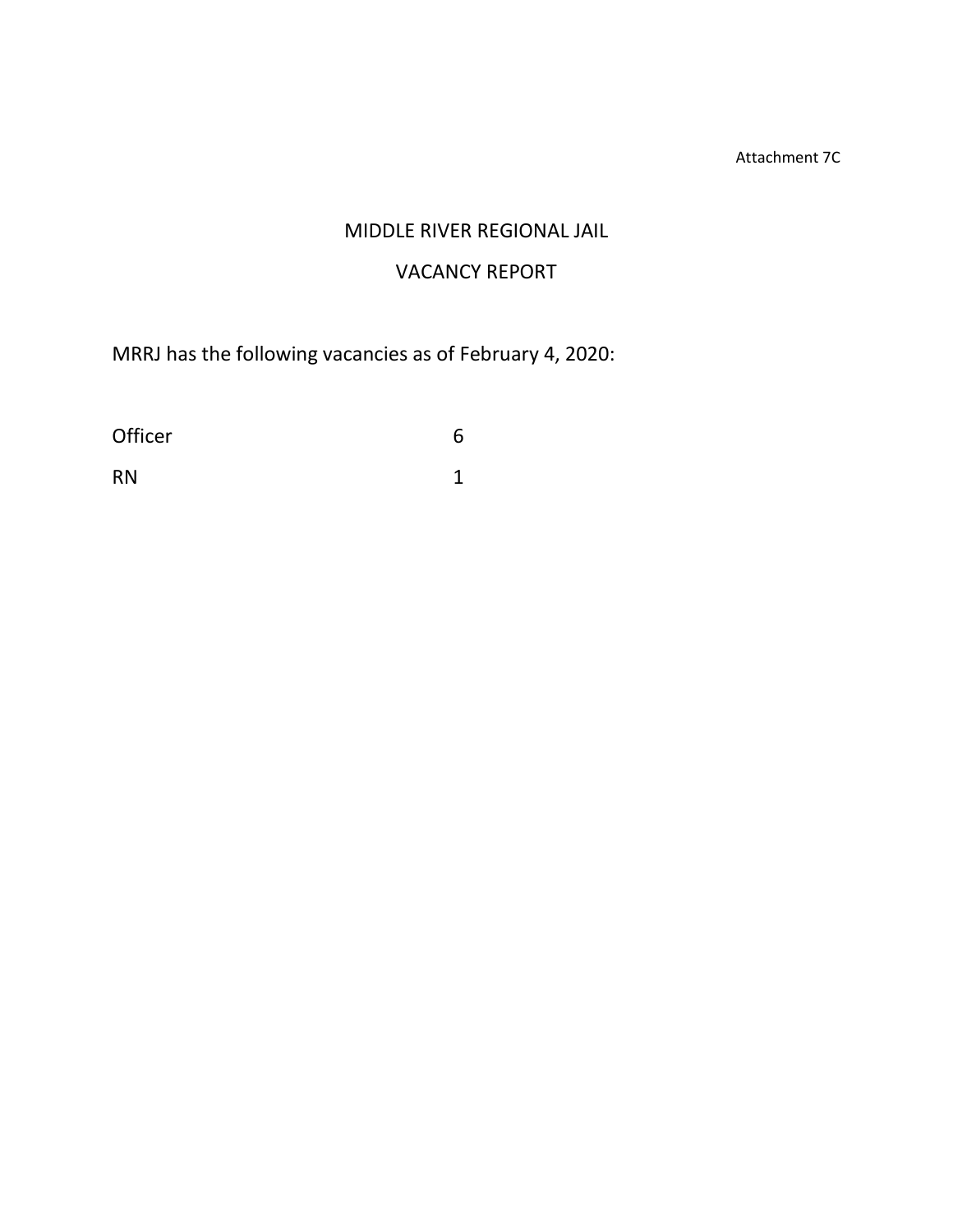#### **RESOLUTION**

#### **APPROVING JOINT POWERS ASSOCIATION AGREEMENT**

**WHEREAS**, the VML/VACo Virginia Power Steering Committee (the "Committee"), composed of representatives of local governments and political subdivisions of the Commonwealth, has for over several decades negotiated on behalf of such governmental units a standard form contract for their purchase of electricity supply and delivery service from Virginia Electric and Power Company ("Virginia Power") as a sole source provider; and

 **WHEREAS**, political subdivisions of the Commonwealth of Virginia are authorized under Virginia law to exercise jointly powers that they otherwise are authorized to exercise independently, and the terms and conditions of such authorization are currently set forth in Sections 15.2-1300, et seq. of the Virginia Code (the "Joint Powers Act"); and

 **WHEREAS**, the Virginia Electric Utility Restructuring Act (the "Restructuring Act") further authorizes municipalities and other political subdivisions in the Commonwealth to aggregate their electricity supply requirements for the purpose of their joint purchase of such requirements from licensed suppliers, and the Restructuring Act provides that such aggregation shall not require licensure; and

 **WHEREAS**, the Virginia Public Procurement Act (\*the "Procurement Act") exempts from its competitive sealed bidding and competitive negotiation requirements (the "Requirements") the joint procurement by public bodies, utilizing competitive principles, of electric utility services purchases through member associations under the conditions set forth in the Procurement Act; and

 **WHEREAS**, the Committee recommends that the aggregation and procurement of electric supply, electric delivery, and other energy-related services ("Energy Services") be effectuated as provided in the Joint Powers Association Agreement, a copy of which is attached to and made part of this Resolution (the "Joint Powers Agreement"), in accordance with applicable provisions of the Procurement Act, such as the utilization of competitive principles pursuant to an exemption from the Requirements, and

 **WHEREAS**, the Committee also recommends that the other services provided by the Committee to its members be effectuated as provided in the Joint Powers Agreement, with such services consisting of (i) assistance in implementing standard form contracts for the purchase of services from incumbent electricity utilities, (ii) education of members regarding electricity procurement issues, (iii) monitoring of legal and regulatory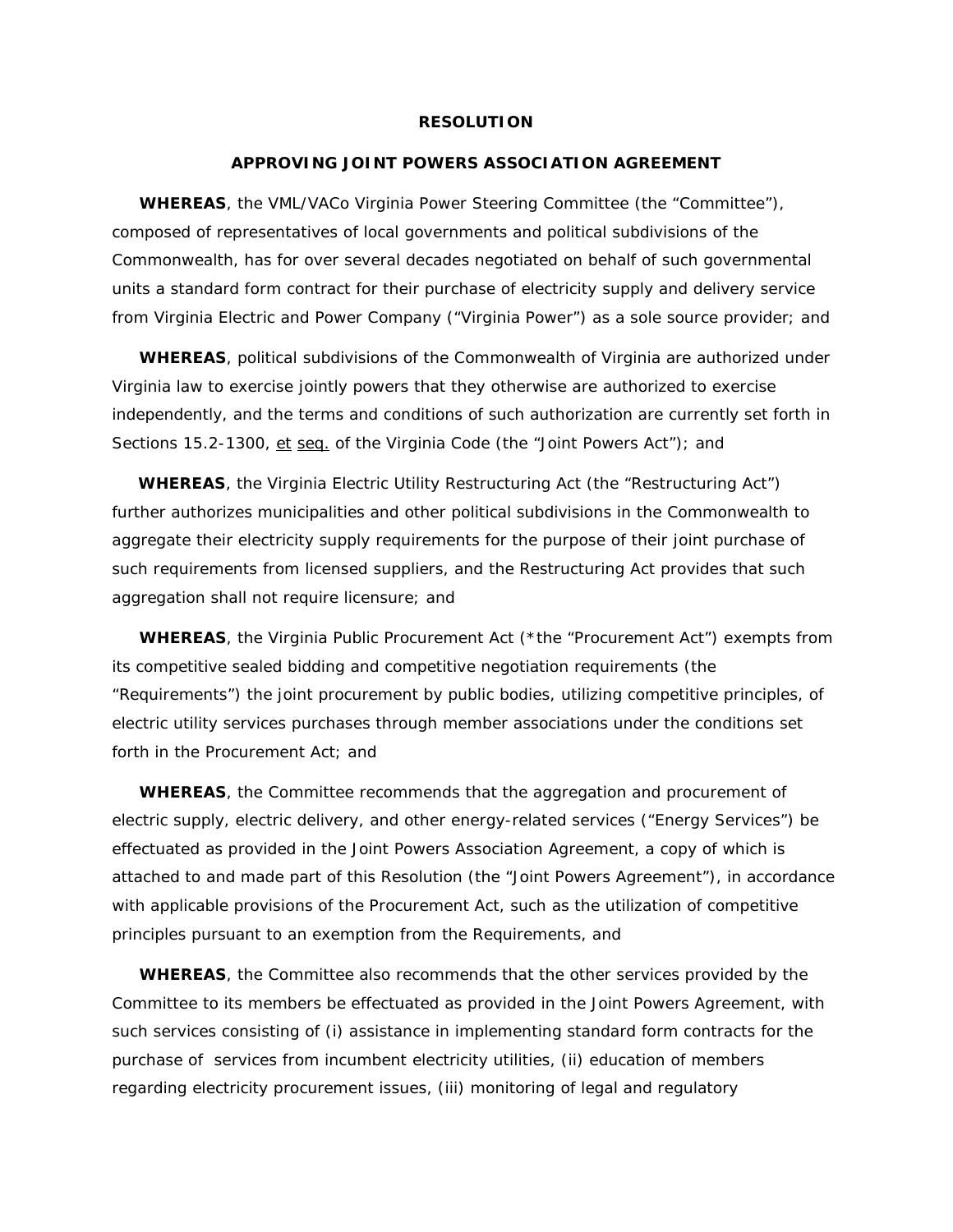developments affecting the provision of electricity services to local governments, and (iv) hiring of consultants and legal counsel to assist in its provision of the foregoing services ("Steering Committee Services").

 **WHEREAS**, it appearing to the Middle River Regional Jail Authority (the "Authority") that the joint procurement of the Energy Services pursuant to the Joint Powers Agreement and the provision of Steering Committee Services pursuant to the Joint Powers Agreement is otherwise in the best interest of the Middle River Regional Jail Authority.

### **NOW, THEREFORE, BE IT HEREBY RESOLVED** that:

- 1) Competitive sealed bidding and competitive negotiation for the procurement of Energy Services are not fiscally advantageous to the public because the procurement process for Energy Services must be flexible enough to respond to quickly changing market conditions in which energy prices fluctuate considerably on a daily or even hourly basis.
- 2) The aggregation and joint procurement of the Energy Services pursuant to the Joint Powers Agreement is hereby approved.
- 3) The provision of Steering Committee Services pursuant to the Joint Powers Agreement is hereby approved.
- 4) The Joint Powers Agreement and the performance of the terms and conditions thereof on behalf of the Middle River Regional Jail Authority are hereby authorized and approved.
- 5) The Authority Board Chairman is hereby authorized and directed to execute and deliver the Joint Powers Agreement on behalf of the Middle River Regional Jail Authority in substantially the form presented to this meeting.
- 6) The payment of obligations of the authority pursuant to the provisions hereof and the Joint Powers Agreement shall be subject to the annual approval of funds therefor in its budget by the Middle River Regional Jail Authority.
- 7) This Resolution shall take effect immediately upon its adoption or passage.

Stephen G. King, MRRJA Chairman

\_\_\_\_\_\_\_\_\_\_\_\_\_\_\_\_\_\_\_\_\_\_\_\_\_\_\_\_\_\_\_\_

Adopted this  $4<sup>th</sup>$  day of February, 2020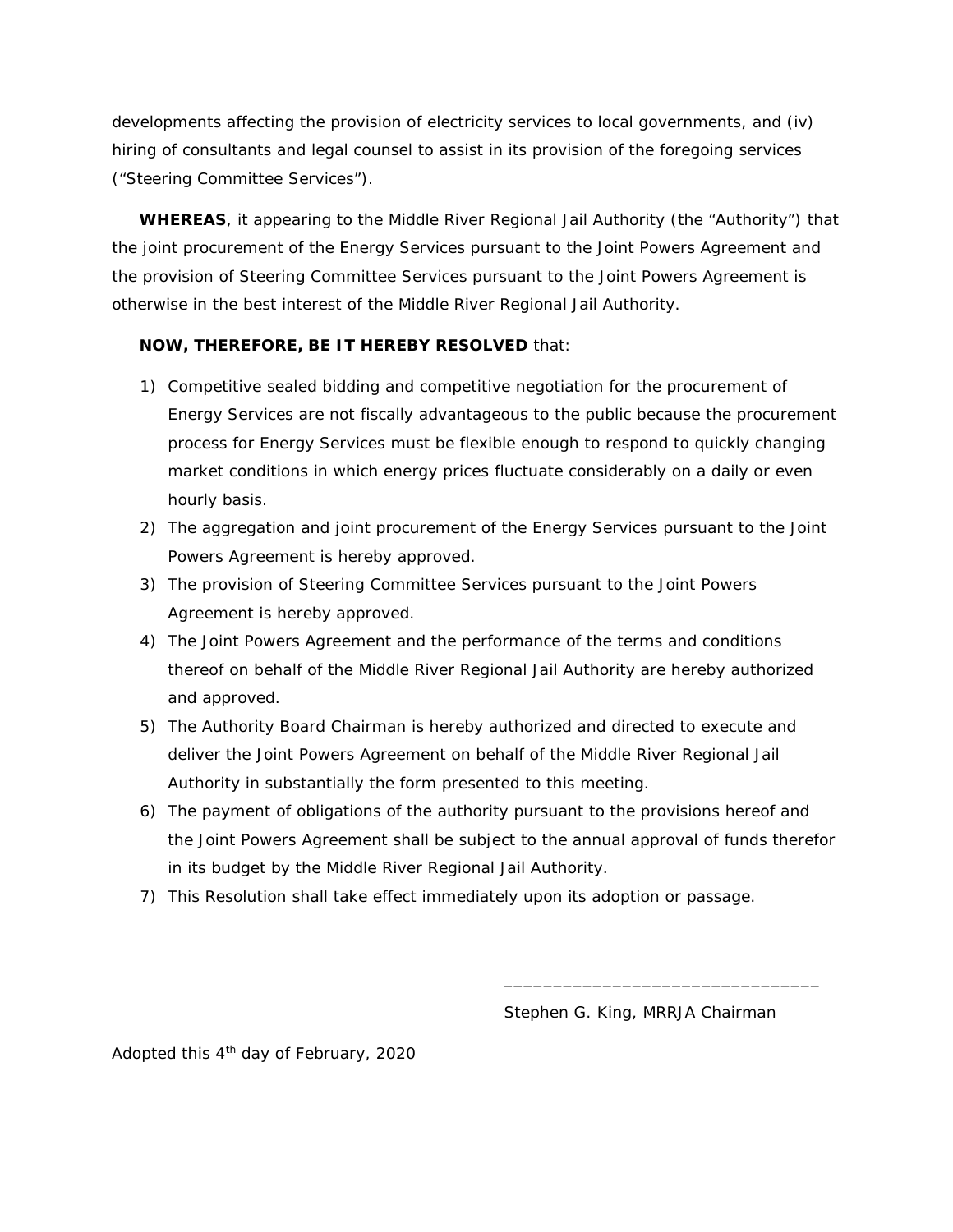## VIRGINIA ENERGY PURCHASING GOVERNMENTAL ASSOCIATION JOINT POWERS ASSOCIATION AGREEMENT

### Dated as of March 1, 2002

**THIS AGREEMENT** ("Agreement"), is made and entered into by and among the local governments and other political subdivisions of the Commonwealth of Virginia which are signatories hereto (each a "Member" and, collectively, the "Members"), effective as of March 1, 2002, for certain signatories or such later effective date for other signatories as set forth on such signatories' execution page.

### WITNESSETH:

**WHEREAS**, each Member is authorized by law to acquire electricity supply, electricity delivery, and other energy-related services ("Energy Services") as necessary or appropriate for the operation of its respective public facilities; and

WHEREAS, political subdivisions of the Commonwealth of Virginia are authorized under the Code of Virginia 1950, as amended (the "Code") to exercise jointly powers that they otherwise are authorized to exercise independently, and such authorization is currently set forth in sections 15.2-1300, et seq. of the Code, which provide that any power, privilege or authority exercised or capable of being exercised by a political subdivision of the Commonwealth of Virginia may be exercised and enjoyed jointly with any other political subdivision of the Commonwealth having a similar power, privilege or authority except where express statutory procedure is otherwise provided for the joint enterprise; and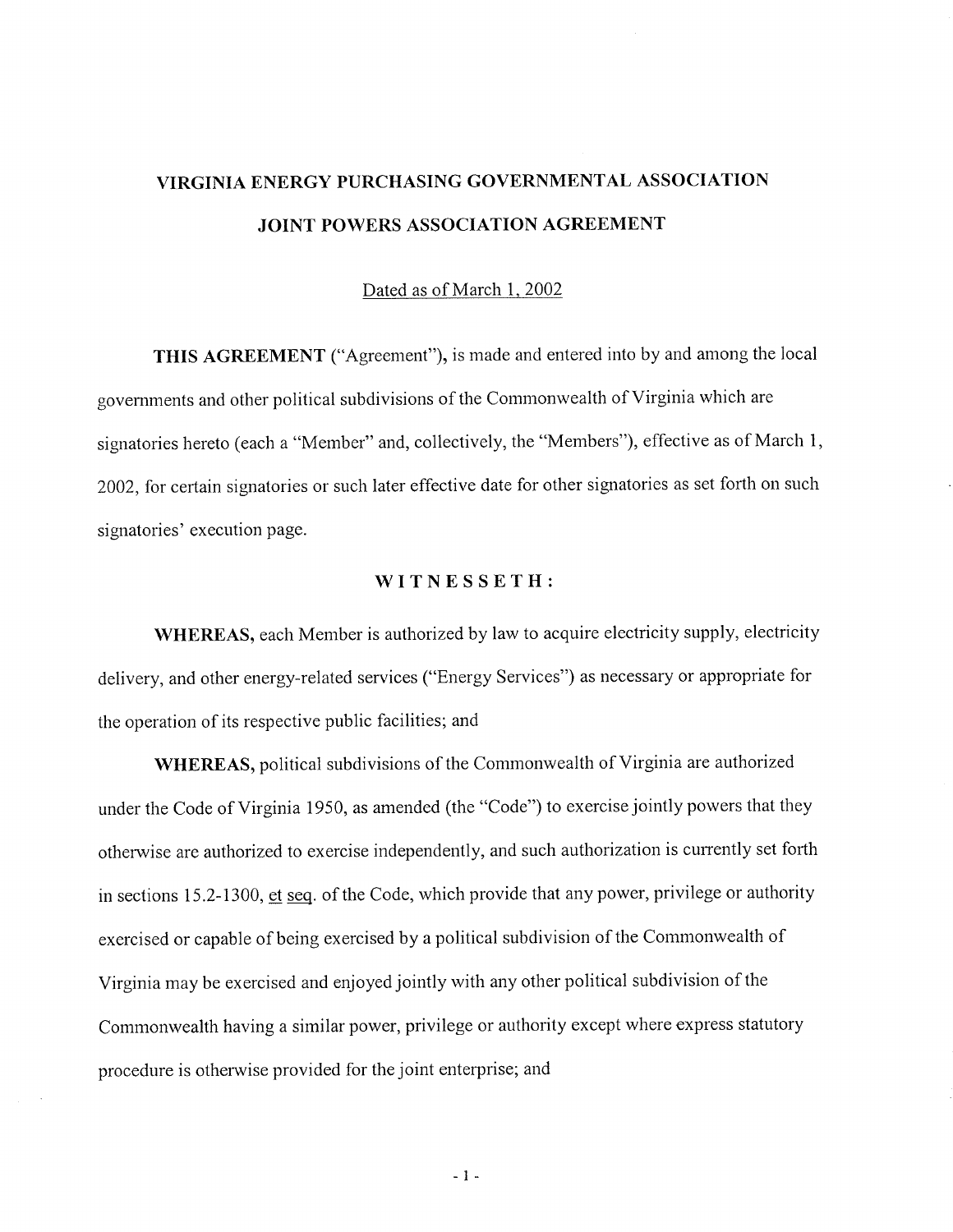**WHEREAS, Code sections 15.2-1300, et seq. authorize two or more political** subdivisions to enter into agreements with one another for such joint action and to appropriate funds and sell, lease, give or otherwise supply such property, personnel or services therefor as may be within their legal power to furnish; and

**WHEREAS**, the Members, pursuant to the authority granted in Code sections 15.2-1300, et seq. or such similar authority as may from time to time be authorized under the Code, desire to create a joint powers association and associate as members hereunder with the assistance of the Consultant and Counsel (identified below), for the purposes, among other things, of promoting the interest and welfare of the Members, and developing a closer relation among them, all as hereinafter more particularly set forth; and

WHEREAS, the Virginia Public Procurement Act (the "Procurement Act") exempts from its competitive sealed bidding and competitive negotiation requirements (the "Requirements") the joint procurement by public bodies, utilizing competitive principles, of electric utility services purchased through member associations under the conditions set forth in the Procurement Act;

**WHEREAS, the Virginia Power Steering Committee of the Virginia Municipal League** and the Virginia Association of Counties (the "Committee"), which is composed of representatives of local governments and other political subdivisions of the Commonwealth purchasing energy from Virginia Electric and Power Company, d/b/a Dominion Virginia Power ("Virginia Power"), has (i) for several decades assisted such governmental bodies in connection with the negotiation of standard form contracts with Virginia Power for the purchase of electric utility services, including electric supply, distribution and transmission, and ancillary services, (ii) provided assistance in implementing such contracts, (iii) helped educate its members

 $-2-$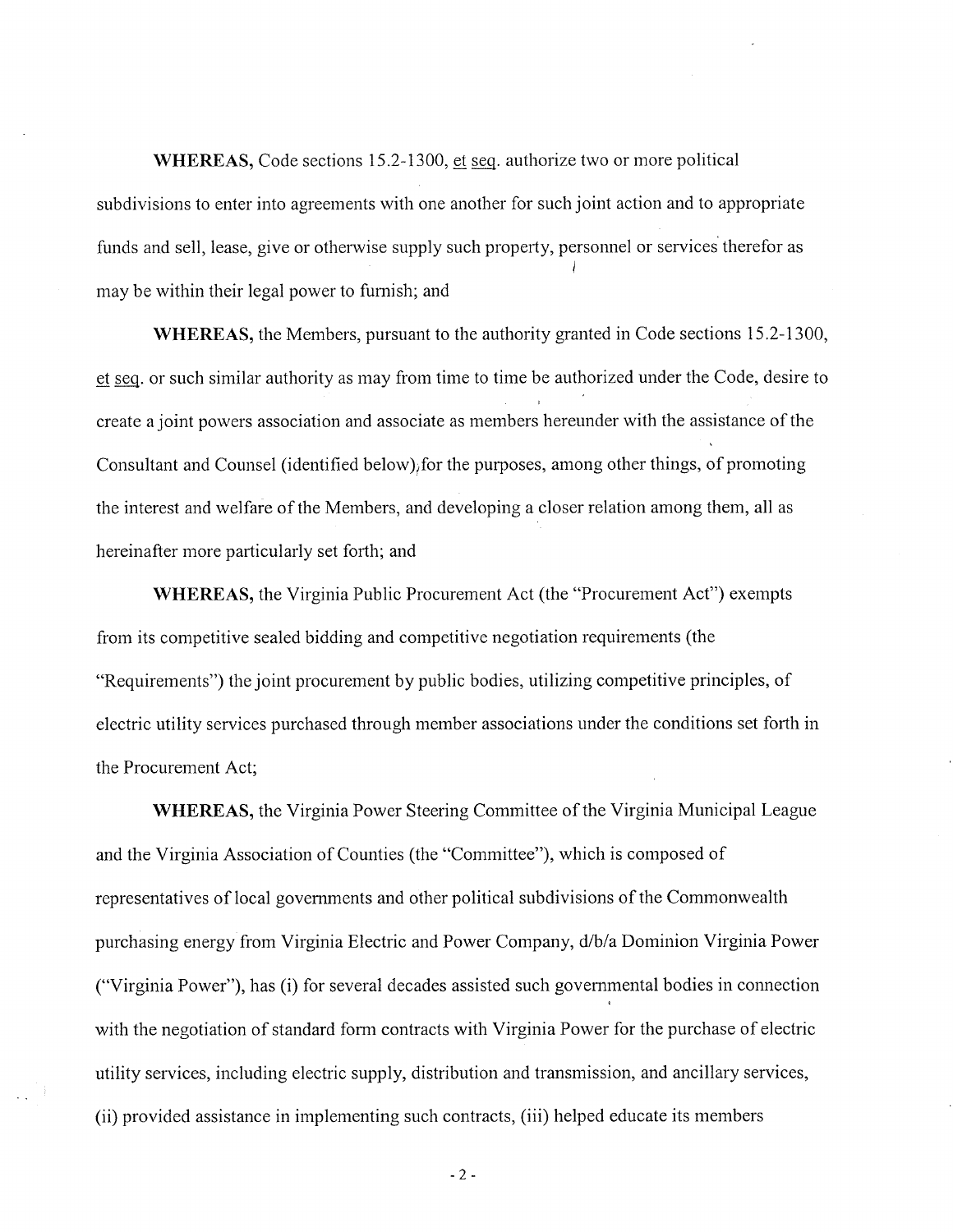regarding electricity procurement issues, (iv) monitored legal and regulatory developments affecting the provision of electricity service to local governments, and (v) has hired consultants and legal counsel to assist in its provisions of the foregoing services ("Steering Committee" Services").

**WHEREAS, the Committee recommends that the aggregation and procurement of** Energy Services be effectuated in compliance with applicable provisions of the Procurement Act, such as the utilization of competitive principles pursuant to an exemption from the Requirements, and the Committee also recommends that the Steering Committee Services be undertaken by the same entity that arranges for the procurement of the Energy Services.

**NOW, THEREFORE, in consideration of the premises and the undertakings hereinafter** stated, the Members agree as follows:

1. Name. The undertaking of the Members hereunder shall be named and designated as the Virginia Energy Purchasing Governmental Association (hereinafter "VEPGA").

 $\overline{2}$ . **Term of the Agreement.** This Agreement shall be effective for the period commencing on the date set forth above (with each Member to adopt the Agreement on or after such commencement date) and shall terminate upon the earlier of  $(a)$  a unanimous vote of all the remaining Members or (b) when the membership has decreased to one Member. Upon such termination, any property owned by VEPGA (or the proceeds from the sale of such property) shall be distributed to each remaining Member in accordance with VEPGA's bylaws, as such bylaws may be amended from time to time by the board governing VEPGA (the "Bylaws").

 $3.$ **Purpose of the Agreement.** The Members enter into this Agreement for the purpose of acting jointly to promote their interests and welfare and to promote the interest and

 $-3-$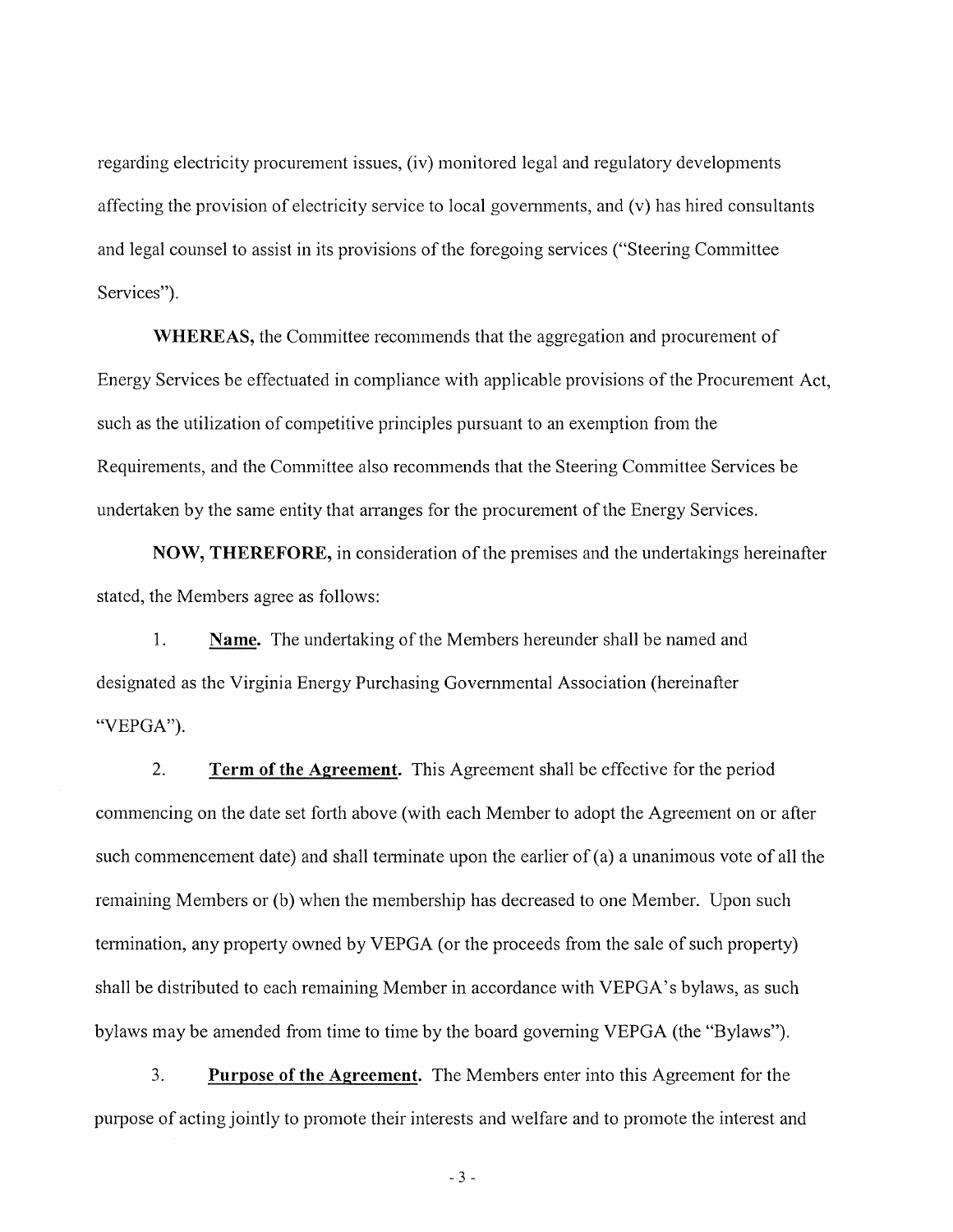welfare of, and develop close relationships with, similar public bodies. This promotion and development shall consist of the purchase of one or more components of the Energy Services on an aggregated basis and also the provision of Steering Committee Services. VEPGA shall be the Members' agent regarding the purchase of Energy Services, which shall be done in the manner specified in the Bylaws. Each Member agrees, subject, however, to annual appropriation, (a) to purchase its respective share of the Energy Services for any of its accounts that have been selected by one or more supplier(s) chosen by VEPGA to service such accounts and to pay the rate for such accounts negotiated in the procurement process for the one or more components of the Energy Services, and (b) to pay its pro rata share of the budget or the membership fees as hereinafter set forth.

#### $\overline{4}$ . Governance.

The Board. VEPGA shall be governed by a Board (the "Board") that shall  $(a)$ initially consist of the individuals listed on Schedule A of this Agreement and thereafter members of the Board shall be elected by the Members in accordance with the Bylaws. The size of the Board may be increased or decreased in accordance with the Bylaws. The Board shall have power to decide all matters relating to VEPGA's activities and operations.

Meetings of the Board. The Board shall meet at such times and places as  $(b)$ shall be designated in the Bylaws.

Officers of the Board. Paul Proto is hereby designated as the initial Chair  $(c)$ of the Board, Steve Sinclair is hereby designated as its initial Vice-Chair and Steve Craig is hereby designated as its initial Secretary/Treasurer. These officers and any other officers elected in accordance with the Bylaws shall serve until the earlier of the submission of such officer's resignation or such officer's removal and the election of a successor by the Board. The Chair

 $-4-$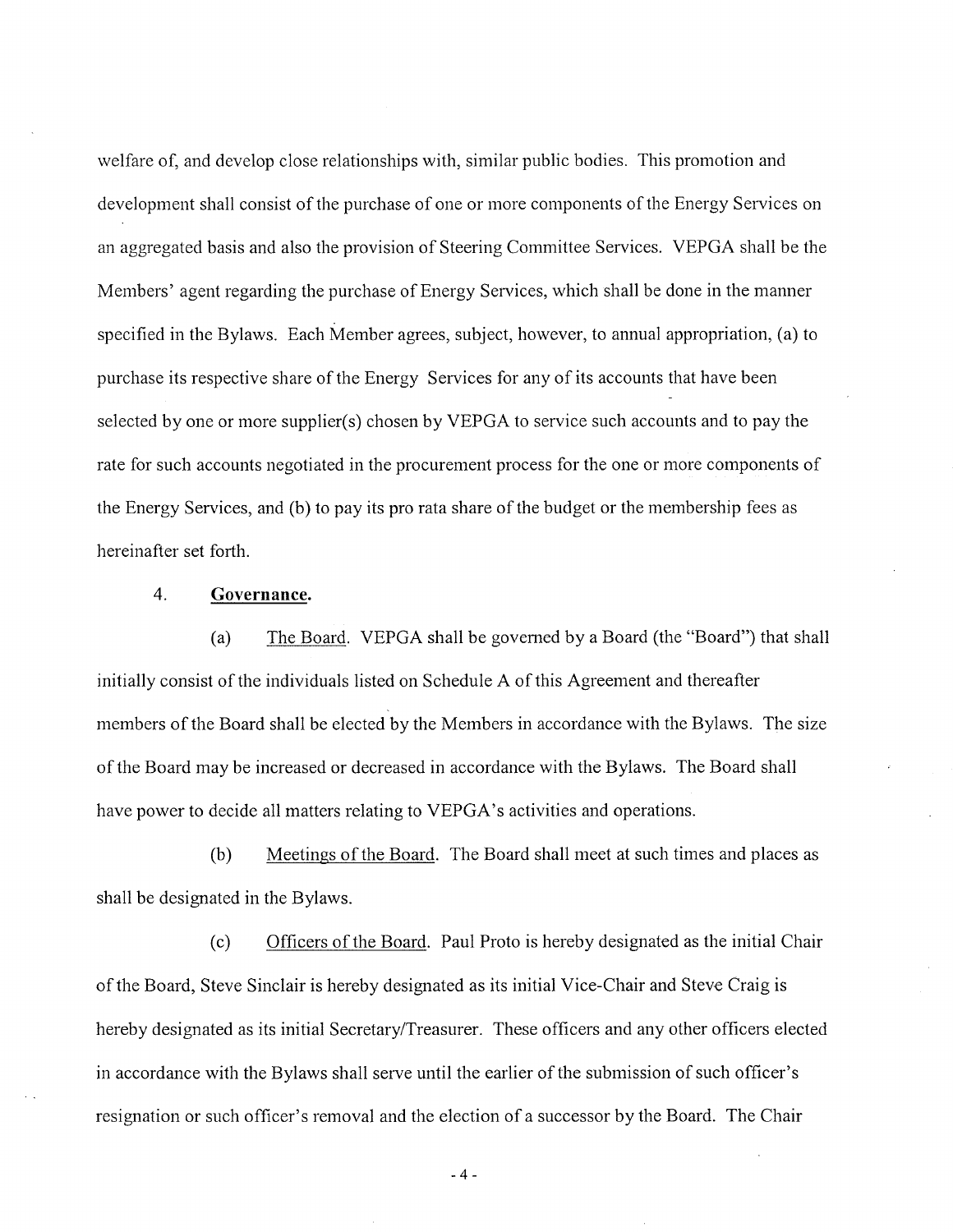shall preside at all meetings of the Board, except that in the absence of the Chair, the Vice-Chair or another Member of the Board shall preside. Vacancies in such offices may be filled by the Board at any meeting.

Quorum for the Board. A majority of board members shall constitute a  $(d)$ quorum for any Board meeting. The size of a quorum may be increased or decreased in accordance with the Bylaws.

Actions by the Board. All matters for action by the Board may be adopted  $(e)$ upon the affirmative vote of Board members voting at a meeting where a quorum is present, or otherwise as may be specified in this Agreement or in the Bylaws.

Quorum for Members. The lesser of (i) a simple majority of the Members  $(f)$ or (ii) eight Members shall constitute a quorum for any meeting of the Members. The size of a quorum may be increased or decreased in accordance with the Bylaws.

Bylaws. The initial Bylaws are set forth in Schedule B to this Agreement.  $(g)$ The Bylaws may be amended upon the affirmative vote of two-thirds of all the Board members or upon the affirmative vote of two-thirds of all the Members.

 $5<sub>1</sub>$ **Budget of the Association.** 

The Board shall establish a budget for VEPGA with funding by the Members  $(a)$ based upon a pro rata share of the budget or, if applicable and approved by the Board, a minimum membership fee. Such pro rata shares and minimum fees shall be assessed on an annual basis except that, under extraordinary and unanticipated circumstances, the Board may assess a pro rata share and minimum fee more than once a year. The pro rata share will be based upon each Member's energy consumption or upon such other equitable method of funding as may be determined from time to time by the Board.

 $-5-$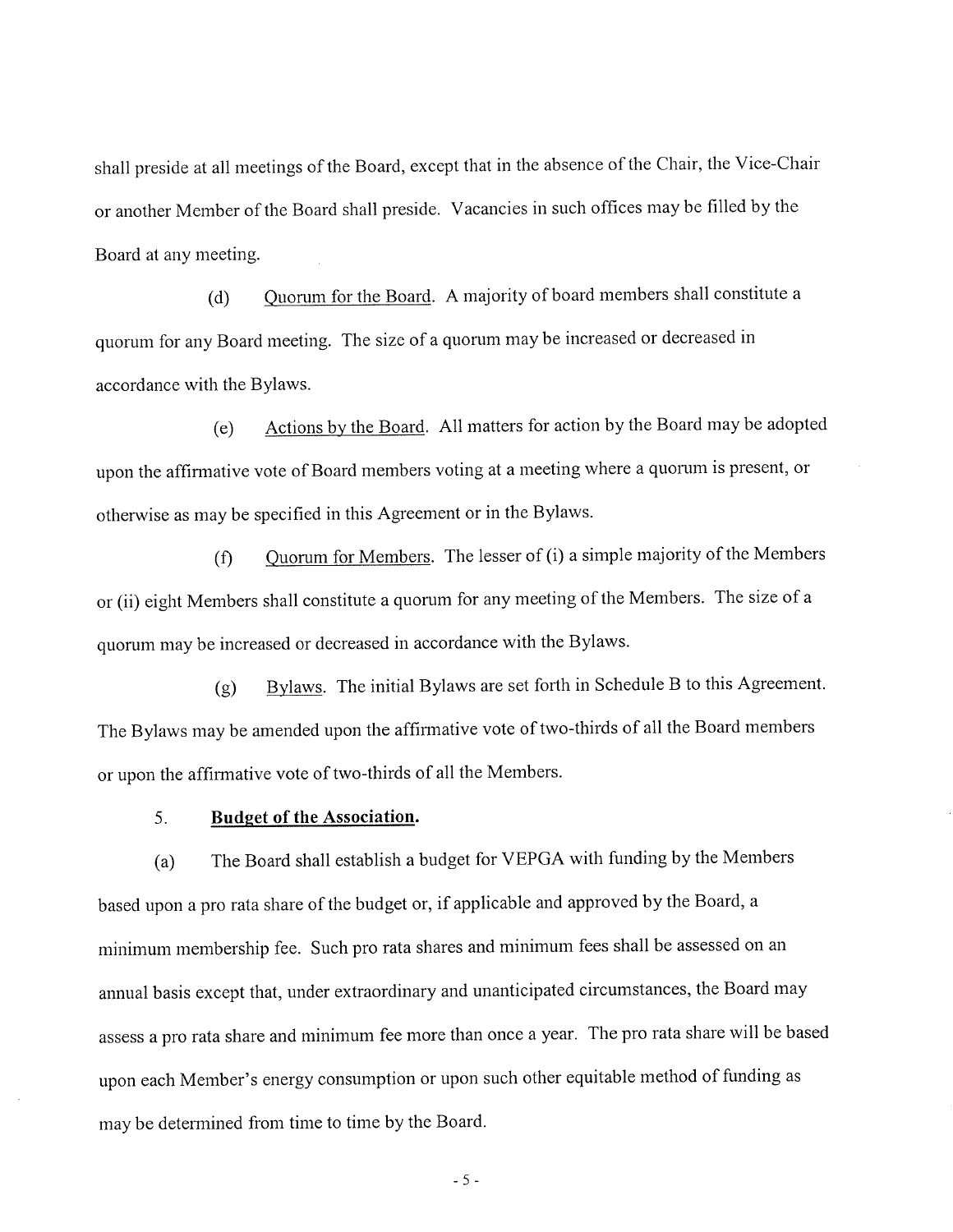VEPGA shall not create or incur any liability for the Members, jointly or  $(b)$ severally, other than and subject to annual appropriation, (i) the costs incurred by any Member in paying its portion of the Energy Services in accordance with contracts signed by the Chair or Vice-Chair on behalf of VEPGA as the Member's agent or (ii) the pro rata share of the budget or the membership fees imposed for a Member's participation in VEPGA. No Member shall be liable or responsible for any payments owed under any contracts for any portion of the Energy Services purchased by any other Member.

Withdrawal of Members. A Member may withdraw from VEPGA effective 6. July 1 of any calendar year if written notice has been given to VEPGA by March 1 of that calendar year; provided, however, that any accounts of a withdrawing Member that are participating in any contract awarded by VEPGA shall continue to participate in such contract until such contract has expired or has been terminated in accordance with the terms of such contract. Any other methods of withdrawing from VEPGA shall be set forth in the Bylaws.

**Execution of Multiple Originals.** This Agreement may be executed by the  $7.$ Members in multiple original counterparts, each of which shall be deemed to be an original and all of which together shall be deemed to be one and the same instrument.

WITNESS the following signatures, effective as of the date set forth underneath each signature.

 $-6-$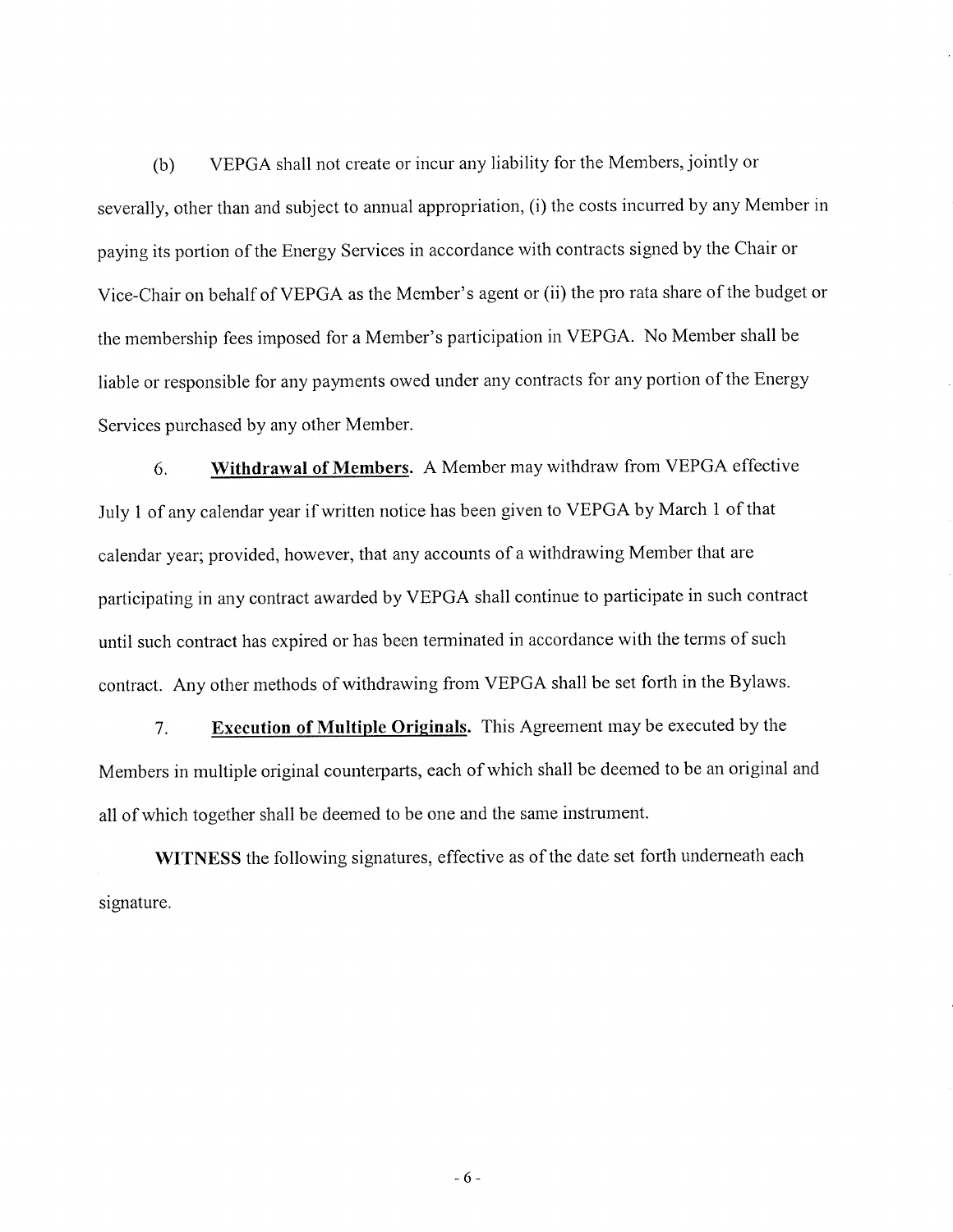### **MEMBER:**

Effective Date:

[To be completed for all Members]

 $\sim 10^{11}$ 

 $\mathcal{L}^{\text{max}}_{\text{max}}$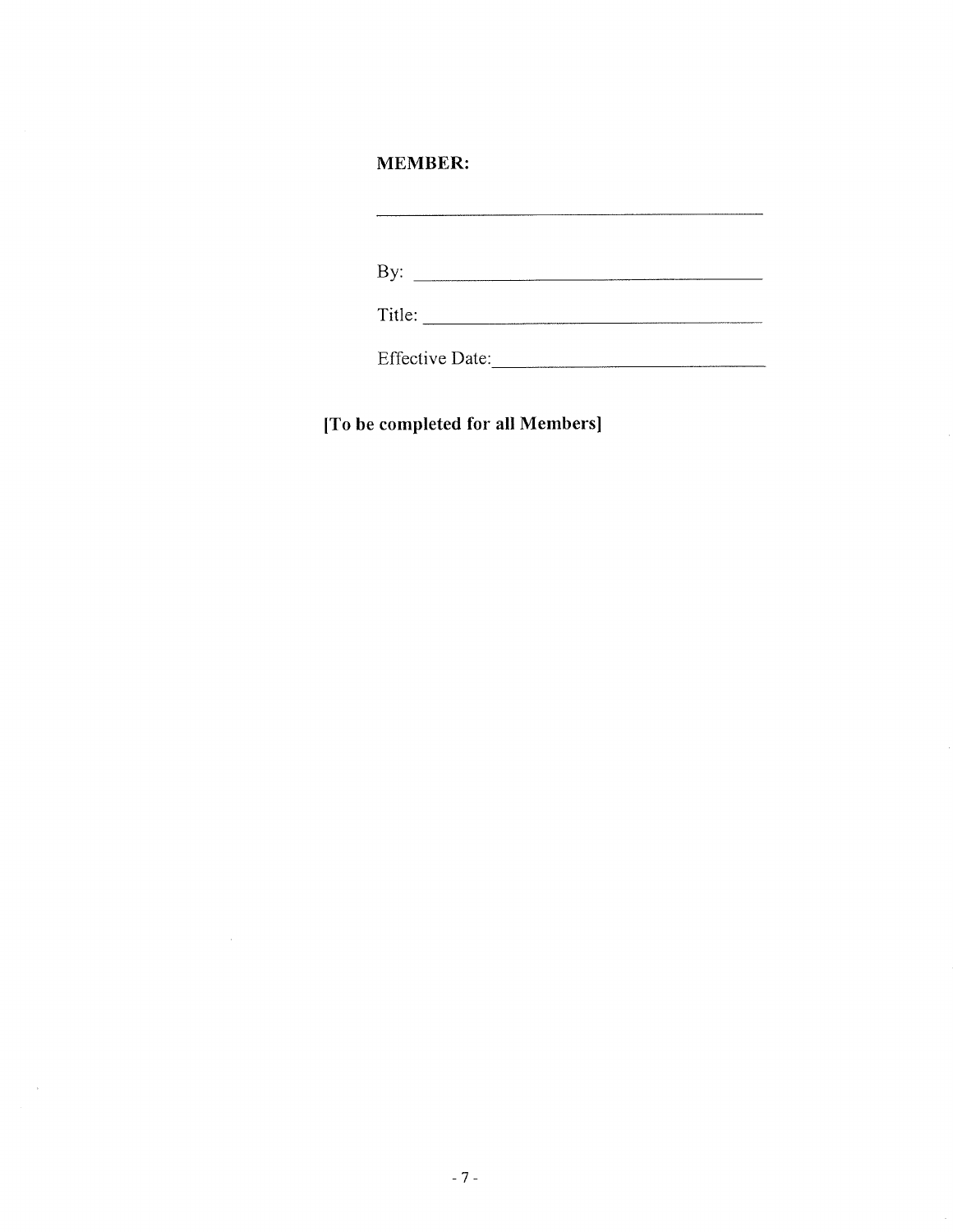### **SCHEDULE A**

### LIST OF INITIAL BOARD MEMBERS

3 Year Term (2002-2005) Len Ringler, Paul Proto, Jerry Spivey, Ricky Bowers, Steve Sinclair

2 Year Term (2002-2004) Matt Groff, Penny Newquist, Dave Gilman, Rick Raike, Bob Jennings

1 Year Term (2002-2003) Roger Neve, Tom Colbert, Phil Norris, Mac Corwine, Jack Pitzer